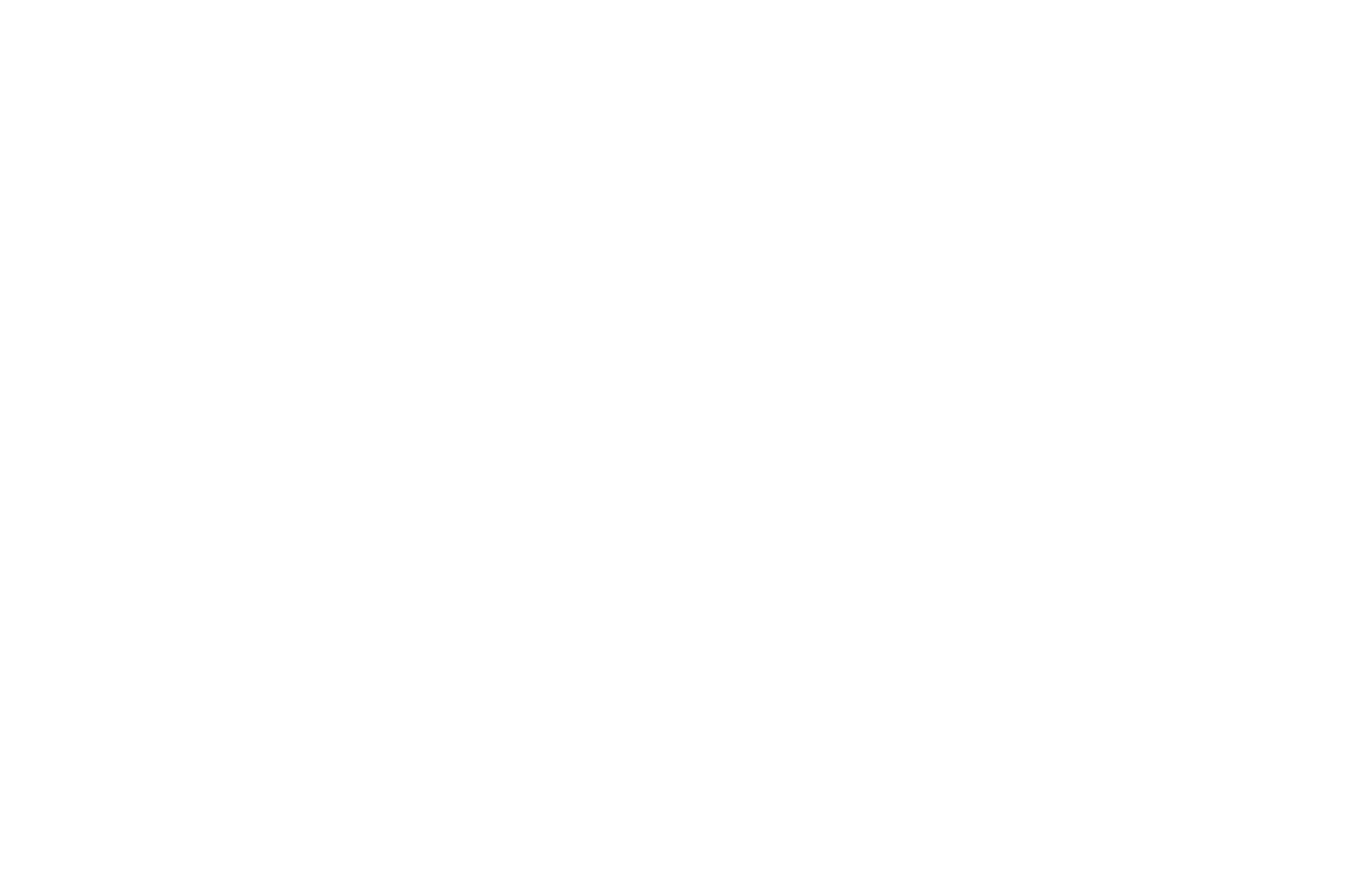## Chapter 2: Goals & Objectives

#### **INTRODUCTION**

The 2035 Long Range Transportation Plan (LRTP) establishes <sup>a</sup> set of goals that have been updated from the 2025 LRTP to comply with the Federal transportation requirements, including the Safe Accountable Flexible Efficient Transportation Equity Act: A Legacy for Users (SAFETEA‐LU), passed in 2005, and the Florida Transportation Plan. The CCC Regional LRTP also has been considered in the development of the goals and objectives of the 2035 LRTP.

#### **SAFETEA‐LU**

To comply with SAFETEA‐LU, the goals and objectives set forth in the 2035 LRTP must address the eight metropolitan planning factors identified below:

**Safety Environment/Quality of Life**



**Integration and Connectivity Accessibility and Mobility** 

- 1. Support the **economic vitality** of the metropolitan area, especially by enabling global competitiveness, productivity, and efficiency.
- 2. Increase the **safety** of the transportation system for motorized and non‐ motorized users.
- 3. Increase the **security** of the transportation system for motorized and non‐ motorized users.
- 4. Increase the **accessibility and mobility** of people and for freight.
- 5. Protect and enhance the **environment,** promote energy conservation, improve the **quality of life,** and promote **consistency** between transportation improvements and State and local planned growth and economic development patterns.
- 6. Enhance the **integration and connectivity** of the transportation system, across and between modes, for people and freight.
- 7. Promote **efficient system management** and operation.
- 8. Emphasize the **preservation** of the existing transportation system.

#### **FLORIDA TRANSPORTATION PLAN**

The 2035 LRTP is required by state statute to be consistent with the goals and objectives of the Florida Transportation Plan. These goals, as of March 2006, are:

- 1. A **safer** and more **secure** transportation system for residents, businesses, and visitors.
- 2. Enriched **quality of life** and responsible **environmental stewardship.**
- 3. Adequate and **cost‐efficient maintenance** and **preservation** of Florida's transportation assets.





*Figure 2‐1: SAFETEA‐LU Planning Factors*





**Security**





**Economic Vitality**



**Efficient Management**



**Preservation**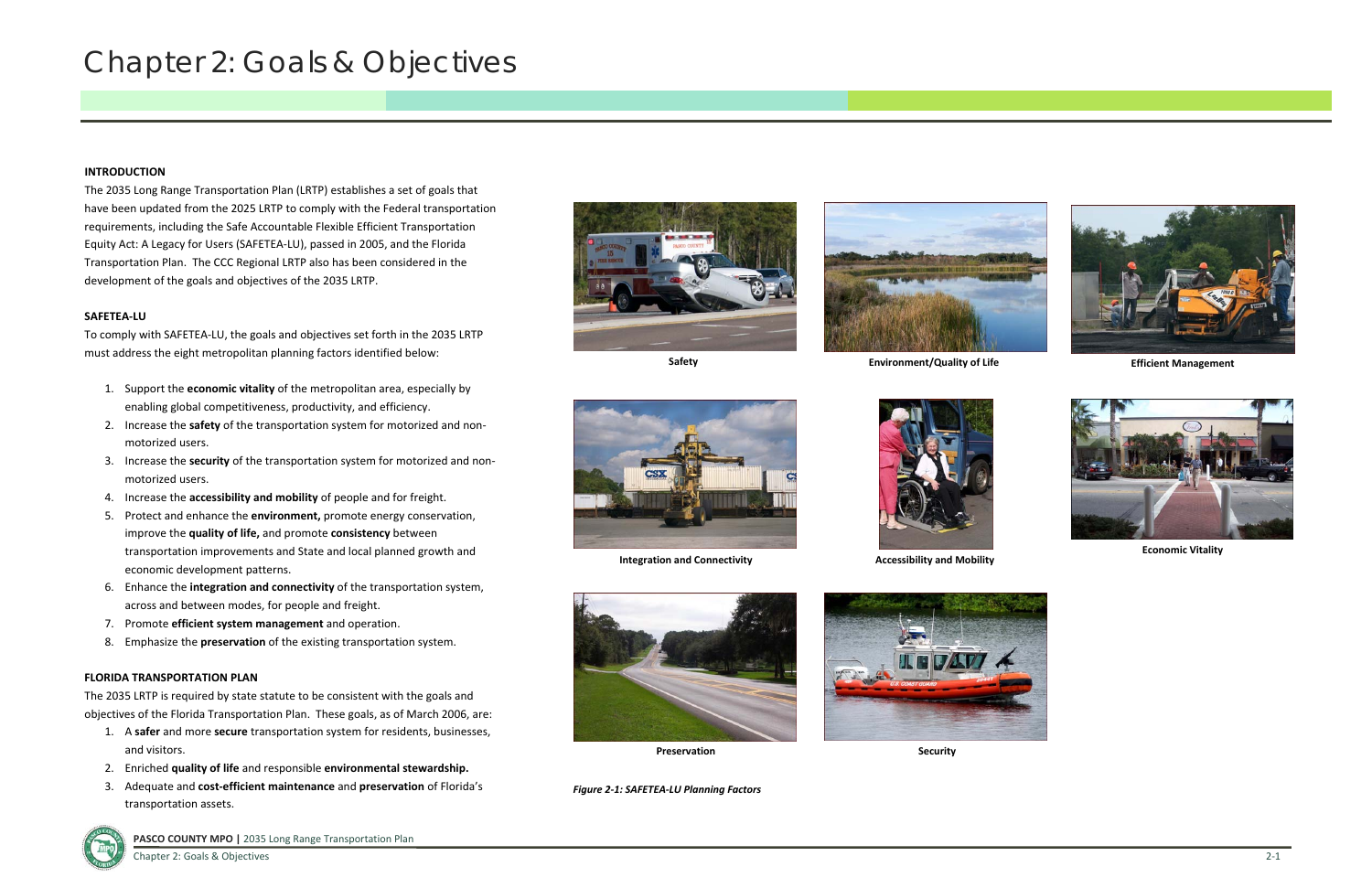



- 4. A stronger **economy** through enhanced mobility for people and freight.
- 5. **Sustainable** transportation investments for Florida's future.

#### Chairs Coordinating Committee Regional

### Long Range Transportation Plan (CCC RLRTP)

Three goals were established in the CCC RLRTP that must also be considered to ensure that Pasco County's LRTP accommodates the regional transportation goals. These goals are as follows:

- 1. Provide <sup>a</sup> **safe and efficient** multimodal transportation system that serves the mobility needs of West Central Florida.
- 2. Provide <sup>a</sup> transportation system that contributes to the **economic vitality** of west central Florida.
- 3. Provide <sup>a</sup> regional transportation system that protects the **environment** and preserves **quality of life.**

#### **Policy Statements**

Policy Statements were developed in <sup>a</sup> prior LRTP for Pasco County. These statements were reviewed and used again to guide the plan development process for this plan as well. The policy statements are presented below:

#### *Mobility Management System (MMS)/ Congestion Management Process (CMP)*

Transportation Systems Management (TSM), Transportation Demand Management (TDM), and Intelligent Transportation System (ITS) strategies will be considered, as appropriate, in the Pasco County MMS. Funds will be allocated on <sup>a</sup> recurring basis for TSM, TDM, and ITS projects.

#### *Maximum Number of Lanes on Non‐Freeway/Expressway Road*

Future road improvements on non‐freeway/expressway roads shall be limited to <sup>a</sup> maximum of six through‐lanes.

#### *Future Roadway Design Criteria*

Criteria used in the design of future roadways will consider sidewalk and bicycle facilities, landscaping, transit amenities Americans with Disabilities Act requirements, and associated support facilities.

#### *Right‐of‐Way Preservation*

An economically‐justified right‐of‐way preservation and advance right‐of‐way acquisition program will be considered that accommodates future right‐of‐ way cross sections for highways, sidewalks and bicycle facilities, landscaping, and transit.

#### *Goods Movement*

A project prioritization weighting factor will be applied to roads carrying <sup>a</sup> significantly higher than average percentage of truck traffic and on roads designated as truck routes.

#### *Accessibility to Major Traffic Generators*

A project prioritization weighting factor will be applied to roads providing direct accessibility to significant traffic generators (hospitals, airports, major recreational facilities, community colleges, etc.).

#### *Sidewalk Facilities*

The future land use adjacent to roadway facilities will be considered when identifying and prioritizing candidate locations for sidewalk facilities.

#### *Bicycle Facilities*

The future land use adjacent to roadway facilities will be considered when identifying and prioritizing candidate locations for bicycle facilities.

#### *Multi‐Use Trail Facilities*

The future land use adjacent to roadway facilities will be considered when identifying and prioritizing candidate locations for multi‐use trail facilities. These locations are illustrated in Chapter 7, Map 7‐7

#### *Public Transportation*

- 1. The public transportation long range alternatives will consider expansion of the existing fixed route and demand responsive service.
- 2. Public park‐and‐ride lots will be considered to support fixed‐route bus service in all public transportation long range plan alternatives.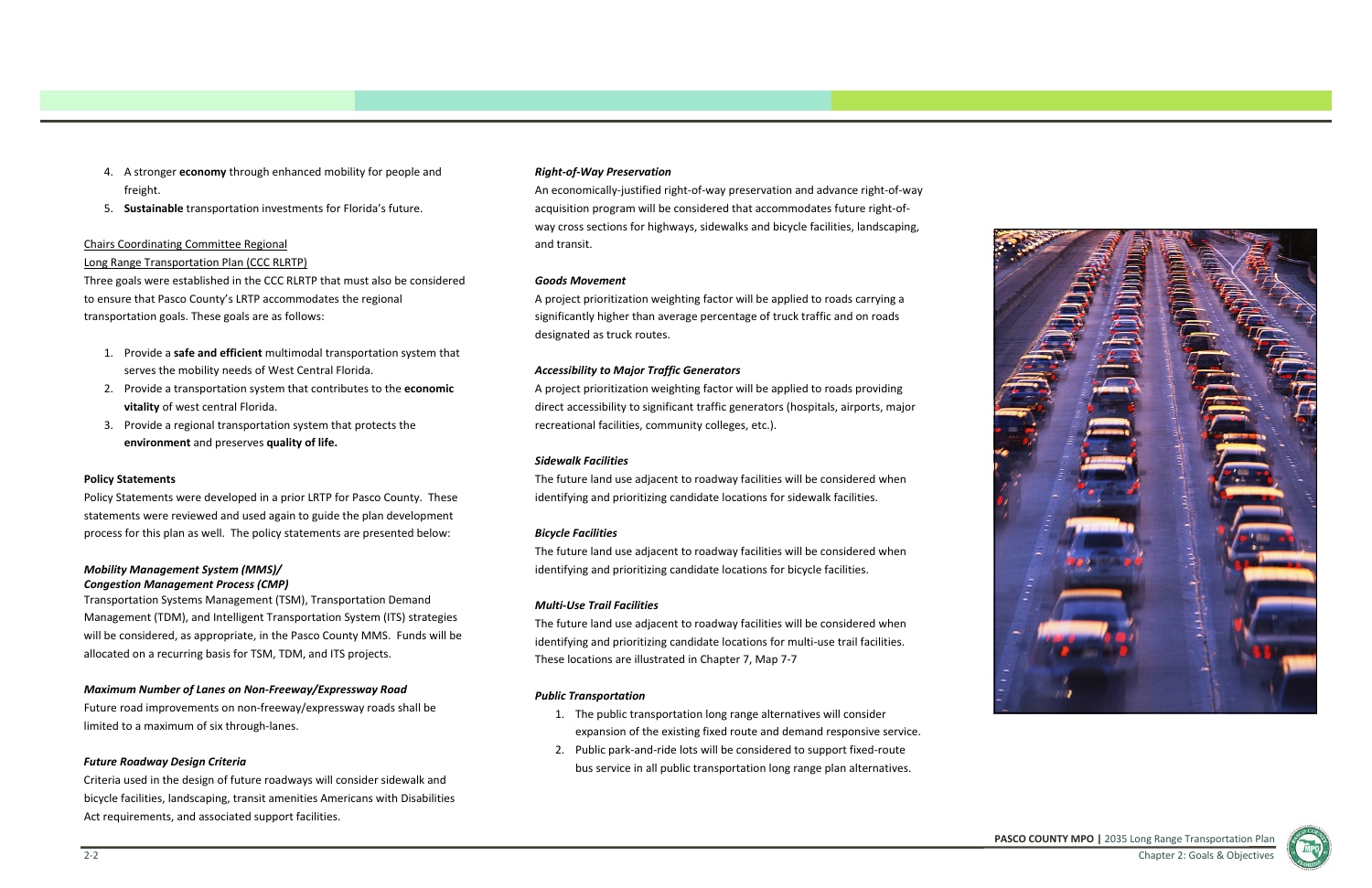### *Socio‐Cultural Effects*

Socio‐cultural effects will be incorporated into the LRTP development process. The impact of transportation projects will be considered for neighborhood boundaries, aesthetic resources, community facilities and resources, and population demographic profiles.

#### *Environmental Justice (Three Principles)*

- 1. Avoid, minimize, or mitigate disproportionately high and adverse human health and environmental impacts on minority and low‐ income populations.
- 2. Ensure the participation of the traditionally under‐served and under‐ represented segments of the population in the transportation plan development process.
- 3. Prevent the denial of, reduction in, or significant delay in the receipt of benefits by minority and low‐income populations.

#### *Growth Management and Level of Service (LOS) Standards*

The future transportation system attempts to achieve adopted LOS standards (adopted in the local government Comprehensive Plan) in the cost affordable plan.

#### *Transportation Improvement System Financing*

Future revenue sources necessary to fund the financially feasible transportation system (such as local option gas taxes, sales tax, increased transportation impact fees, and toll roads) will be developed and presented to the public through CAC meetings, public workshops and hearings, and MPO Board meetings.

#### Goals, Objectives, and Measures of Effectiveness

Table 2‐1 summarizes the adopted goals and objectives, along with the appropriate measures of effectiveness (MOEs). MOEs are identified to help measure the extent to which objectives have been achieved. As indicated in the table, there are two types of MOEs: those that are quantitatively measured and those that are qualitatively measured. These goals and objectives were approved by the Pasco MPO at their regularly scheduled Board meetings.

#### **CONCLUSION**

Table 2‐1 illustrates how the eight metropolitan planning factors set forth in SAFETEA‐LU and the five goals from the Florida Transportation Plan have all been addressed extensively in the established 2035 LRTP goals. Most of the objectives and MOE's are quantifiable and easily measurable. The qualitative objectives that are more policy based require follow up that cannot be easily evaluated as part of this plan. These goals, objectives, and measures of effectiveness were used throughout the development of the Plan and were used to quantify the performance of the selected cost feasible plan alternative.

The following section fulfills the Metropolitan Planning Organization's Program Management Handbook, Long Range Transportation Checklist, US Code Requirements A‐1, C‐3, and C‐4 as stated below:

**A‐1 "Are the 8 planning factors addressed? [23U.S.C. 134(h)(1)]** *Table 2‐1 shows how each Pasco County Goal/Objective complies with each SAFETEA‐LU planning factors.*

**C‐3 "Isthe plan consistent, to the maximum extent feasible, with future land use elements and the goals, objectives, and policies in the approved local government comprehensive plans? [Subsection 339.175(6), F.S.]"** *Table 2‐1 lists the Goals and Objectives developed for this LRTP and were developed to coincide with those of local comprehensive plans.*

**C‐4 "Doesthe plan considerthe goals and objectivesidentified in the Florida Transportation Plan? [Subsection 339.175(6)(a), F.S.] "**  *Table 2‐1 shows which Pasco County Goals/Objectives comply with each criteria identified in the Florida Transportation Plan*

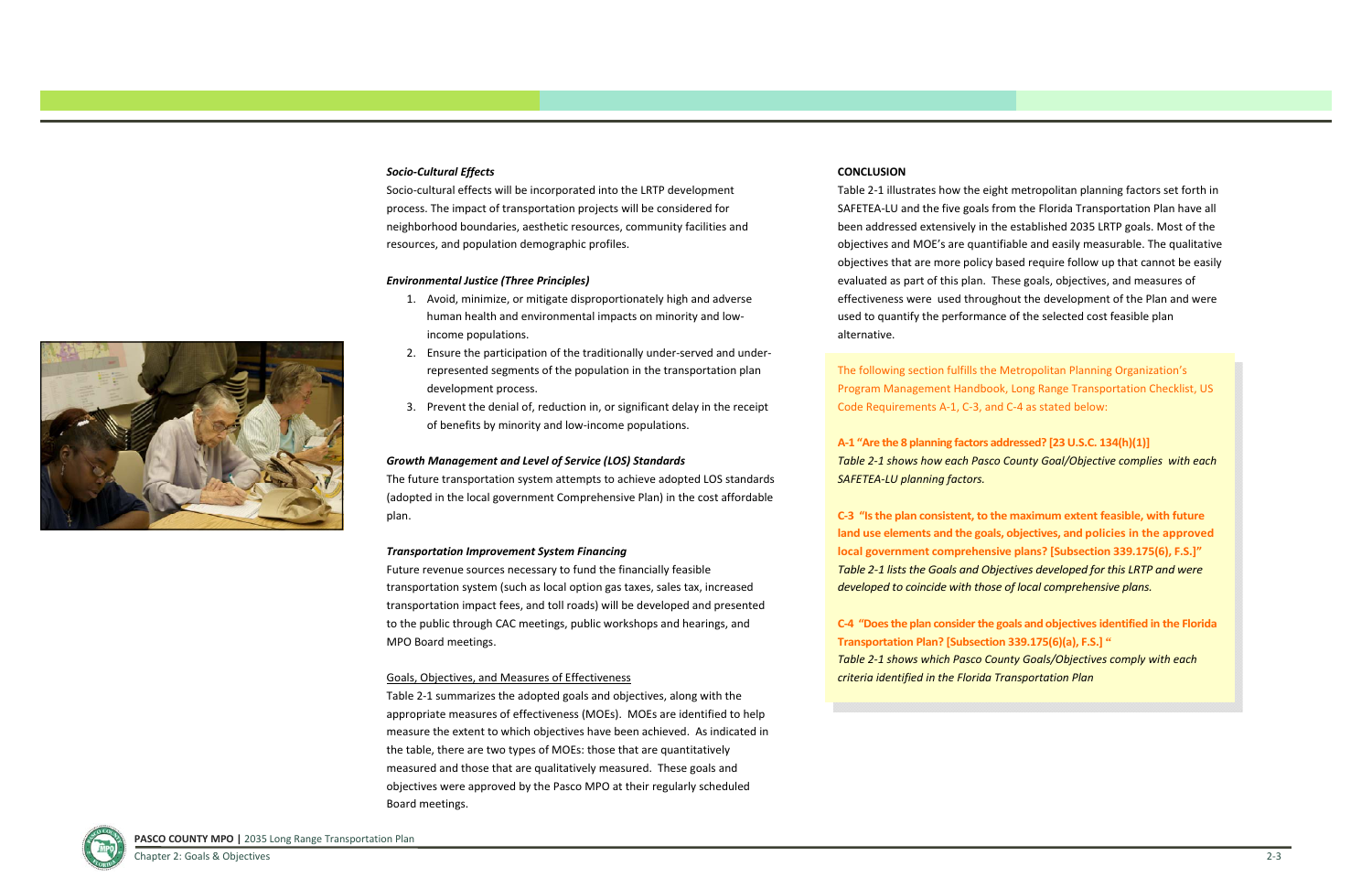

|                                                                                                                                                                                                                                                                             |                                                                                                 |                                                                                      |                      |                |              |                        | <b>SAFETEA-LU Criteria</b> |                 |                          |                |                         | <b>FTP Criteria</b>                            |                  |                        |
|-----------------------------------------------------------------------------------------------------------------------------------------------------------------------------------------------------------------------------------------------------------------------------|-------------------------------------------------------------------------------------------------|--------------------------------------------------------------------------------------|----------------------|----------------|--------------|------------------------|----------------------------|-----------------|--------------------------|----------------|-------------------------|------------------------------------------------|------------------|------------------------|
| Quantitative MOE<br>Qualitative MOE<br>Recommended in SAFETEA-LU Compliance xxx<br>Documentation (May 2007)                                                                                                                                                                 |                                                                                                 |                                                                                      | Vitality<br>Economic | Safety         | Security     | <b>Mobility/Access</b> | <b>Protect Environment</b> | onnectivity     | ent<br>Efficient Managem | Preservation   | Secure<br>න්<br>Safe    | of Life/Environment<br>Preservation<br>Quality | Economy/Mobility | Sustainable Investment |
| <b>Goal/Objective</b>                                                                                                                                                                                                                                                       | <b>Measure of Effectiveness</b>                                                                 | <b>Means of Measurement</b>                                                          |                      | $\overline{2}$ | $\mathbf{3}$ | 4                      | $5\phantom{.0}$            | $6\phantom{1}6$ | $\overline{7}$           | 8 <sup>1</sup> | $\overline{\mathbf{1}}$ | $\mathbf{2}$<br>$\mathbf{3}$                   | 4                | $5\phantom{.0}$        |
| GOAL 1.1.0: The plan will effectively address the integration of port, airport, and rail modes of transportation, and associated intermodal facilities into a cohesive intermodal<br>system that will enhance travel for all users of Pasco County's transportation system. |                                                                                                 |                                                                                      |                      |                |              |                        |                            |                 |                          |                |                         |                                                |                  |                        |
| Objective 1.1.1: The transportation system will provide for the safe and efficient                                                                                                                                                                                          | M.O.E. 1.1.1.1 Level of service on roads carrying a high truck<br>traffic percentage.           | Report % of truck route miles by Volume<br>to Capacity (V/C) ratio greater than 1.0. |                      | $\bullet$      |              |                        |                            | $\bullet$       | $\bullet$                |                | $\bullet$               |                                                | - 0              |                        |
| movement of people and freight via the highway, port, airport, and rail systems.                                                                                                                                                                                            | M.O.E. 1.1.1.2 Level of service on designated access roads<br>serving intermodal facilities.    | Report % of route miles by V/C ratio<br>greater than 1.0.                            |                      |                |              |                        |                            |                 |                          |                |                         |                                                |                  |                        |
| Objective 1.1.2: The Plan will consider the enhancement and protection of<br>existing intermodal facilities and, in general, linkages between modes.                                                                                                                        | M.O.E. 1.1.2.1 Are park-and-ride lots utilized in the intermodal<br>system?                     | Yes or No                                                                            |                      |                |              |                        |                            |                 | $\bullet$                | $\bullet$      |                         | $\bullet$                                      | $\bullet$        |                        |
|                                                                                                                                                                                                                                                                             | M.O.E. 1.1.2.2 Does a public airport Master Plan exist?                                         | IYes or No                                                                           |                      |                |              |                        |                            |                 |                          |                |                         |                                                |                  |                        |
| Objective 1.1.3: The project prioritization methodology and process will consider<br>new intermodal facilities and improvements to existing intermodal facilities.                                                                                                          | M.O.E. 1.1.3.1 Does the prioritization process consider<br>intermodal facilities?<br>lYes or No |                                                                                      |                      |                |              |                        |                            |                 |                          |                |                         |                                                |                  |                        |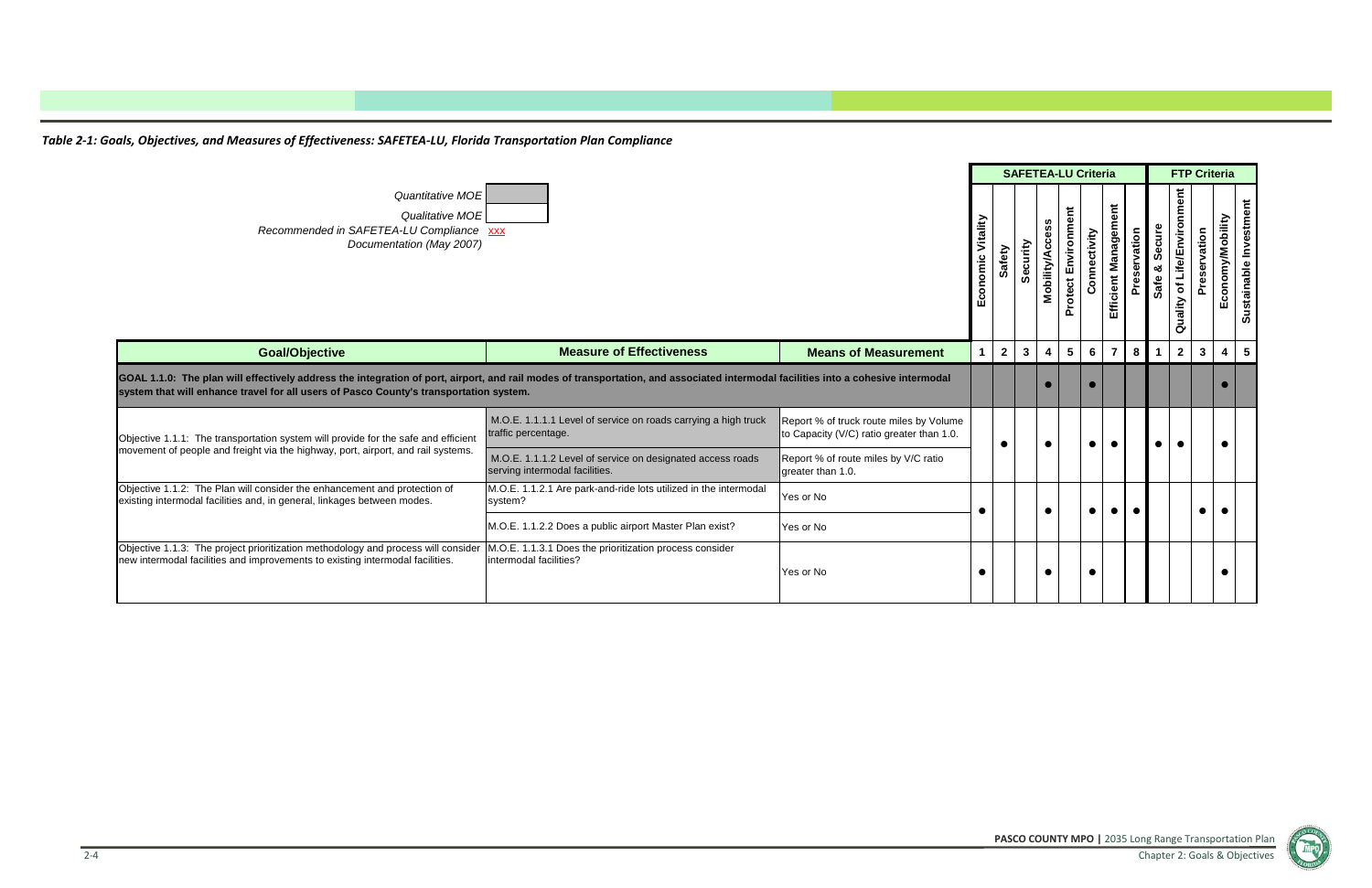|                                                                                                                                                                                                                         |                                                                                                                                                                             |                             |                      |                |              |                         | <b>SAFETEA-LU Criteria</b> |              |                      |                               |                                | <b>FTP Criteria</b> |                         |                        |
|-------------------------------------------------------------------------------------------------------------------------------------------------------------------------------------------------------------------------|-----------------------------------------------------------------------------------------------------------------------------------------------------------------------------|-----------------------------|----------------------|----------------|--------------|-------------------------|----------------------------|--------------|----------------------|-------------------------------|--------------------------------|---------------------|-------------------------|------------------------|
| Quantitative MOE<br>Qualitative MOE<br>Recommended in SAFETEA-LU Compliance xxx<br>Documentation (May 2007)                                                                                                             |                                                                                                                                                                             |                             | Vitality<br>Economic | Safety         | Security     | <b>Mobility/Access</b>  | <b>Protect Environment</b> | Connectivity | Efficient Management | Safe & Secure<br>Preservation | of Life/Environment<br>Quality | Preservation        | <b>Economy/Mobility</b> | Sustainable Investment |
| <b>Goal/Objective</b>                                                                                                                                                                                                   | <b>Measure of Effectiveness</b>                                                                                                                                             | <b>Means of Measurement</b> | $\mathbf 1$          | $\overline{2}$ | $\mathbf{3}$ | $\overline{\mathbf{4}}$ | $5\phantom{.0}$            | 6            | $\overline{7}$       | 8<br>$\mathbf{1}$             | 2 <sup>7</sup>                 | $3\phantom{a}$      | $\overline{\mathbf{4}}$ | $\sqrt{5}$             |
| GOAL 1.2.0: The Plan will consider effective alternative modes of transportation to the automobile.                                                                                                                     |                                                                                                                                                                             |                             | $\bullet$            |                |              |                         | $\bullet$                  |              | $\bullet$            |                               | $\bullet$<br>$\bullet$         |                     |                         | $\bullet$              |
| Objective 1.2.1: The needs of that portion of the population considered low<br>income and traditionally underserved, including the transportation of<br>disadvantaged/transit dependent population, will be considered. | M.O.E. 1.2.1.1 Are the needs of the traditionally under-served<br>considered in the MPO Transportation Plan and in the<br>Transportation Disadvantaged Service Plan (TDSP)? | Yes or No                   | $\bullet$            |                |              |                         |                            | 0            | $\bullet$            |                               | $\bullet$                      |                     |                         |                        |
|                                                                                                                                                                                                                         | M.O.E. 1.2.2.1 Percent of road corridors with sidewalks.                                                                                                                    | Compute from database       |                      |                |              |                         |                            |              |                      |                               |                                |                     |                         |                        |
| Objective 1.2.2: Alternative forms of transportation will be considered as part of<br>the systematic approach to congestion management and highway demand<br>reduction.                                                 | M.O.E. 1.2.2.2. Percent of road corridors with bicycle facilities                                                                                                           | Compute from database       | $\bullet$            | $\bullet$      |              | $\bullet$               | $\bullet$                  | $\bullet$    | $\bullet$            | $\bullet$                     |                                |                     |                         |                        |
|                                                                                                                                                                                                                         | M.O.E. 1.2.2.3. Percent of road corridors with transit routes                                                                                                               | Compute from database       |                      |                |              |                         |                            |              |                      |                               |                                |                     |                         |                        |
| Objective 1.2.3: Alternative forms of transportation will be reviewed when<br>developing demand management strategies that will be considered within the<br>Plan.                                                       | M.O.E. 1.2.3.1 Does the Congestion Management process<br>include the review of operational and management strategies?                                                       | Yes or No                   | $\bullet$            | $\bullet$      |              | $\bullet$               | $\bullet$                  | $\bullet$    | $\bullet$            |                               | $\bullet$                      |                     | $\bullet$               | $\bullet$              |
| Objective 1.2.4: Alternative forms of transportation will be considered during the<br>allocation of enhancement funds.                                                                                                  | M.O.E. 1.2.4.1 Are alternative forms of transportation considered<br>during the allocation of enhancement funds?                                                            | Yes or No                   | $\bullet$            | $\bullet$      |              | $\bullet$               | $\bullet$                  | $\bullet$    | $\bullet$            | $\bullet$                     | $\bullet$                      |                     |                         | $\bullet$              |

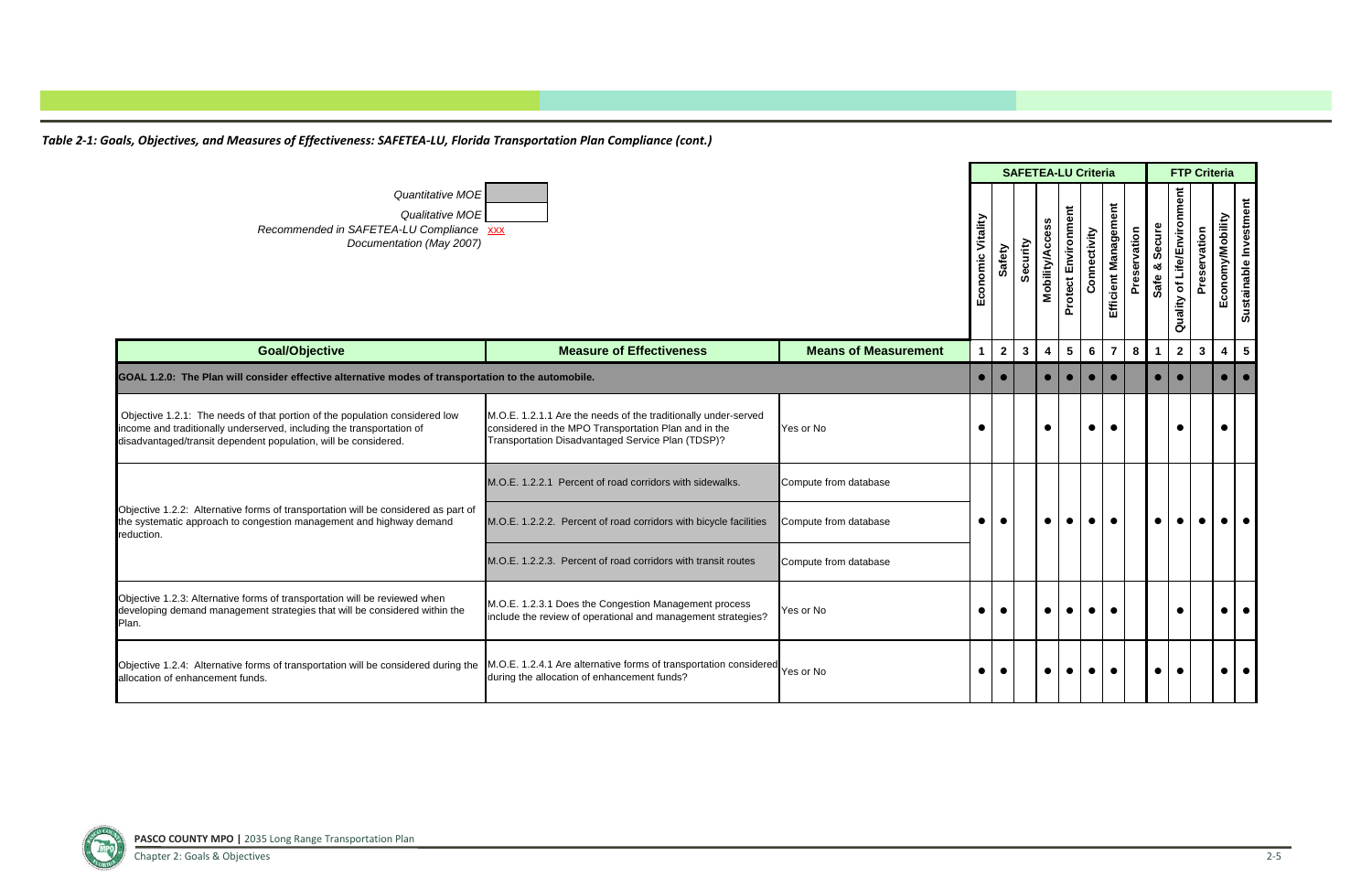

|                                                                                                                                                                                                |                                                                                                                                                                                                                                                                                                                                                                                                                                                                                                         |                                                        |                          |                | <b>SAFETEA-LU Criteria</b> |                        |                            |                |                      |              |                      |                             | <b>FTP Criteria</b> |                                            |
|------------------------------------------------------------------------------------------------------------------------------------------------------------------------------------------------|---------------------------------------------------------------------------------------------------------------------------------------------------------------------------------------------------------------------------------------------------------------------------------------------------------------------------------------------------------------------------------------------------------------------------------------------------------------------------------------------------------|--------------------------------------------------------|--------------------------|----------------|----------------------------|------------------------|----------------------------|----------------|----------------------|--------------|----------------------|-----------------------------|---------------------|--------------------------------------------|
| Quantitative MOE<br>Qualitative MOE<br>Recommended in SAFETEA-LU Compliance xxx<br>Documentation (May 2007)                                                                                    |                                                                                                                                                                                                                                                                                                                                                                                                                                                                                                         |                                                        | Vitality<br>conomic<br>ш | Safety         | Security                   | <b>Mobility/Access</b> | <b>Protect Environment</b> | Connectivity   | Efficient Management | Preservation | Secure<br>ත්<br>Safe | Quality of Life/Environment | Preservation        | Sustainable Investment<br>Economy/Mobility |
| <b>Goal/Objective</b>                                                                                                                                                                          | <b>Measure of Effectiveness</b>                                                                                                                                                                                                                                                                                                                                                                                                                                                                         | <b>Means of Measurement</b>                            | 1                        | $\overline{2}$ | $\mathbf{3}$               | 4                      | $\overline{\mathbf{5}}$    | $6\phantom{1}$ | $\overline{7}$       | 8            |                      | $\overline{\mathbf{2}}$     | $\mathbf{3}$        | $5\phantom{.0}$<br>$\overline{\mathbf{4}}$ |
| GOAL 1.2.0: The Plan will consider effective alternative modes of transportation to the automobile.                                                                                            |                                                                                                                                                                                                                                                                                                                                                                                                                                                                                                         |                                                        | $\bullet$                |                |                            | $\bullet$              |                            |                |                      |              |                      |                             |                     | $\bullet$                                  |
| Objective 1.2.5: Appropriate support facilities for bicycle and pedestrian modes<br>will be considered within the Plan.                                                                        | M.O.E. 1.2.5.1 Does the bicycle and pedestrian prioritization<br>process consider future facilities that serve schools, elderly care<br>facilities, recreational areas, and commercial centers within<br>residential areas?<br>M.O.E. 1.2.5.2 Do facility design standards support bicycle and<br>pedestrian facilities?<br>M.O.E. 1.2.5.3 Do each of the local agencies have land<br>development regulations and site development plan<br>requirements that consider bicycle and pedestrian amenities? | Yes or No<br>Yes or No<br>Yes or No                    | $\bullet$                |                |                            | $\bullet$              | $\bullet$                  | $\bullet$      | $\bullet$            |              |                      |                             |                     | $\bullet$<br>$\bullet$                     |
| Objective 1.2.6: Design standards for future highway facilities will consider<br>pedestrian and bicycle needs.                                                                                 | M.O.E. 1.2.6.1 Do facility design standards consider bicycle<br>and pedestrian facilities?                                                                                                                                                                                                                                                                                                                                                                                                              | Yes or No                                              | $\bullet$                | $\bullet$      |                            | $\bullet$              | $\bullet$                  | $\bullet$      | $\bullet$            |              | $\bullet$            | $\bullet$                   |                     | $\bullet$<br>$\bullet$                     |
| Objective 1.2.7: All pedestrian facilities will be designed in such a manner so as<br>not to impair their use by the disabled or elderly population.                                           | M.O.E. 1.2.7.1 Do facility design standards comply with<br>Americans with Disabilities (ADA) Act requirements?                                                                                                                                                                                                                                                                                                                                                                                          | Yes or No                                              | $\bullet$                | $\bullet$      |                            | $\bullet$              | $\bullet$                  | $\bullet$      | $\bullet$            |              |                      |                             |                     | $\bullet$<br>$\bullet$                     |
| Objective 1.2.8: The Plan will consider, promote, improve, and increase, as<br>appropriate, the use of mass transit as a viable alternative form of transportation.                            | M.O.E. 1.2.8.1 Percent of corridor miles with transit routes.<br>M.O.E. 1.2.8.2 Percent of land area served within 0.25 miles of<br>future transit routes                                                                                                                                                                                                                                                                                                                                               | Compute from database<br>Compute from GIS and database |                          |                |                            | $\bullet$              | $\bullet$                  | $\bullet$      | $\bullet$            |              |                      | $\bullet$                   |                     | $\bullet$ $\bullet$ $\bullet$              |
| Objective 1.2.9: The Plan will provide for the needs of the transportation<br>disadvantaged (TD) population and improve the coordination of TD services with<br>other modes of transportation. | M.O.E. 1.2.9.1 Does the Transportation Disadvantaged Service<br>Plan (TDSP) consider the coordination of TD services with other Yes or No<br>modes of transportation?                                                                                                                                                                                                                                                                                                                                   |                                                        | $\bullet$                | $\bullet$      |                            | $\bullet$              |                            |                |                      |              |                      |                             |                     | $\bullet$                                  |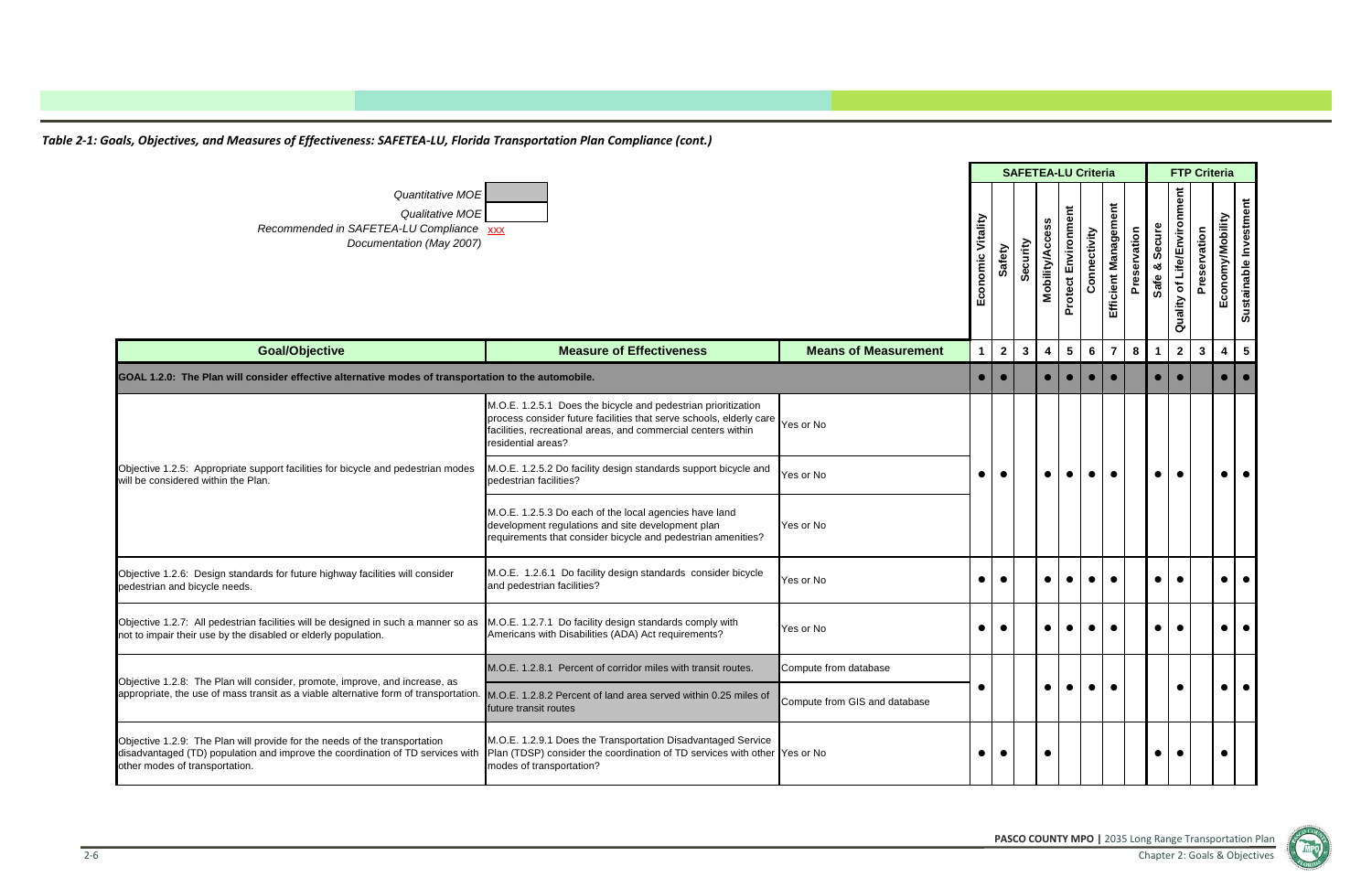

|                                                                                                                                                                                | Quantitative MOE<br>Qualitative MOE<br>Recommended in SAFETEA-LU Compliance xxx<br>Documentation (May 2007)                                                      |                             |                      |              |              |                        |                            | <b>SAFETEA-LU Criteria</b> |                      |              |               |                                    | <b>FTP Criteria</b> |                                            |
|--------------------------------------------------------------------------------------------------------------------------------------------------------------------------------|------------------------------------------------------------------------------------------------------------------------------------------------------------------|-----------------------------|----------------------|--------------|--------------|------------------------|----------------------------|----------------------------|----------------------|--------------|---------------|------------------------------------|---------------------|--------------------------------------------|
|                                                                                                                                                                                |                                                                                                                                                                  |                             | Vitality<br>Economic | Safety       | Security     | <b>Mobility/Access</b> | <b>Protect Environment</b> | Connectivity               | Efficient Management | Preservation | Safe & Secure | <b>Quality of Life/Environment</b> | Preservation        | Sustainable Investment<br>Economy/Mobility |
| <b>Goal/Objective</b>                                                                                                                                                          | <b>Measure of Effectiveness</b>                                                                                                                                  | <b>Means of Measurement</b> | $\blacktriangleleft$ | $\mathbf{2}$ | $\mathbf{3}$ | $\boldsymbol{4}$       | 5 <sup>5</sup>             | $\bf 6$                    | $\overline{7}$       | 8            |               | $\mathbf{2}$                       | $\mathbf{3}$        | ${\bf 5}$<br>$\overline{\mathbf{4}}$       |
| GOAL 1.2.0: The Plan will consider effective alternative modes of transportation to the automobile.                                                                            |                                                                                                                                                                  |                             | $\bullet$            | $\bullet$    |              |                        |                            |                            |                      |              | $\bullet$     | $\bullet$                          |                     | $\bullet$                                  |
| Objective 1.2.10: The Plan will consider the enhancement and protection of the                                                                                                 | M.O.E. 1.2.10.1 Percent of major road network with bicycle<br>facilities                                                                                         | Compute from database       |                      |              |              |                        |                            |                            |                      |              |               |                                    |                     |                                            |
| existing bicycle, pedestrian, and transit systems for commuter, recreational, and<br>tourism proposes.                                                                         | M.O.E. 1.2.10.2 Percent of major road network with sidewalks                                                                                                     | Compute from database       | $\bullet$            | $\bullet$    |              |                        |                            |                            | $\bullet$            |              |               |                                    |                     |                                            |
| Objective 1.2.11: The project prioritization methodology and process will<br>consider new facilities and improvements to existing pedestrian, bicycle, and<br>transit systems. | M.O.E. 1.2.11.1 Does prioritization process considers bicycles,<br>pedestrians, and transit?                                                                     | Yes or No                   | $\bullet$            | $\bullet$    |              | $\bullet$              | $\bullet$                  | $\bullet$                  | $\bullet$            |              | $\bullet$     | $\bullet$                          |                     | $\bullet$<br>$\bullet$                     |
| Objective 1.2.12: Security of public transportation services and the public will be<br>monitored and considered, as appropriate, through appropriate design concepts           | M.O.E. 1.2.12.1 Are the perceptions of public transportation<br>employees and users, with regard to the security of the system,<br>solicited on a regular basis? | Yes or No                   | $\bullet$            | $\bullet$    | $\bullet$    |                        |                            |                            |                      |              | $\bullet$     | $\bullet$                          |                     | $\bullet$<br>$\bullet$                     |
| and programs.                                                                                                                                                                  | M.O.E. 1.2.12.2 Are reported crimes against public<br>transportation system users monitored on a regular basis                                                   | Yes or No                   |                      |              |              |                        |                            |                            |                      |              |               |                                    |                     |                                            |
| Objective 1.2.13: Adequate parking facilities to support transit will be considered M.O.E. 1.2.13.1 Are future transit routes adequately supported<br>within the Plan.         | by parking facilities?                                                                                                                                           | Yes or No                   | $\bullet$            |              |              |                        |                            | $\bullet$                  | $\bullet$            |              |               |                                    |                     | $\bullet$<br>$\bullet$                     |

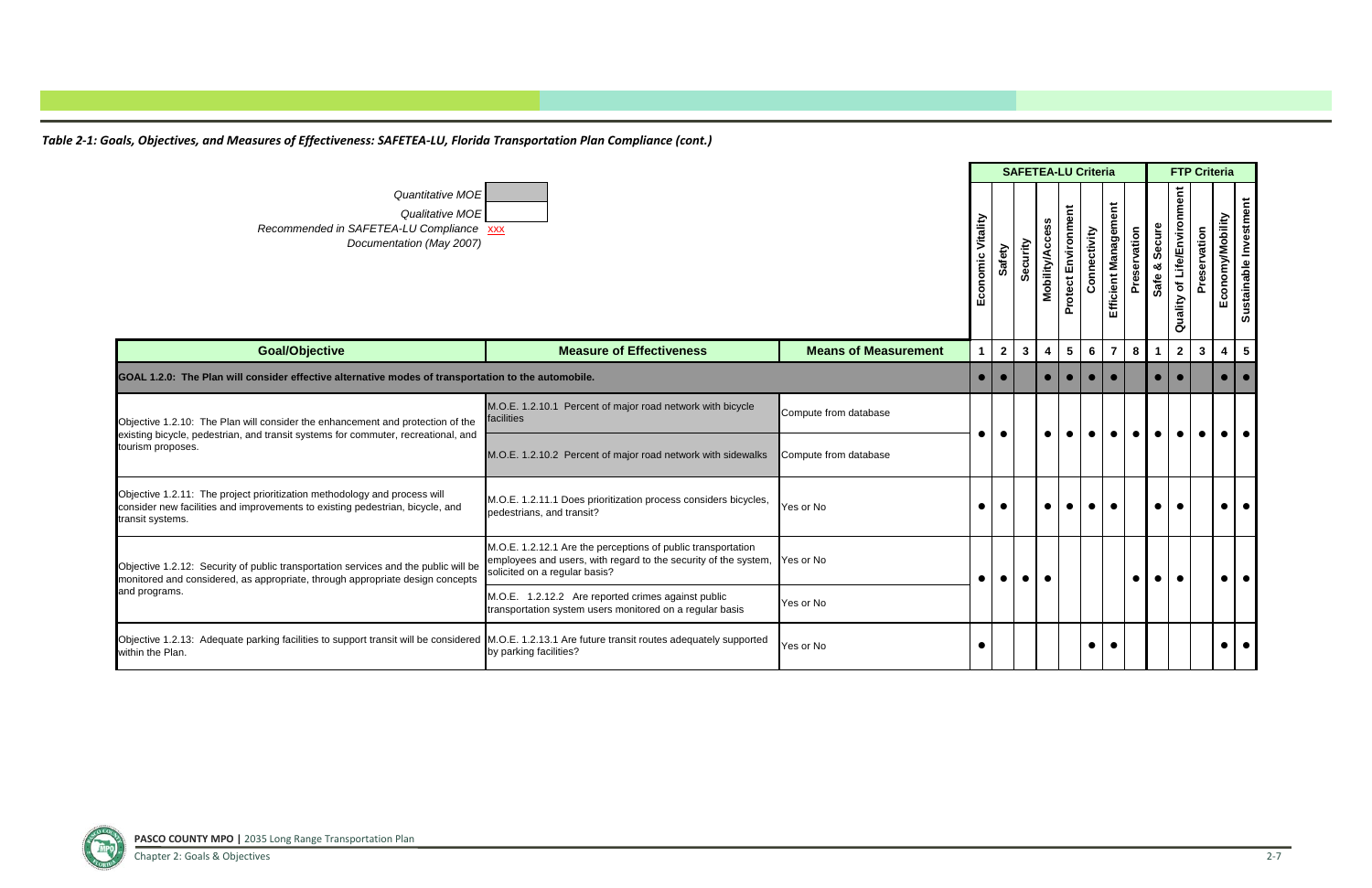

|                                                                                                                                                                                                                                  |                                                                                                                                               |                                                                                                          |                      |                |              |                            |                            |                |                      |              |                      | <b>FTP Criteria</b>                |              |                                            |
|----------------------------------------------------------------------------------------------------------------------------------------------------------------------------------------------------------------------------------|-----------------------------------------------------------------------------------------------------------------------------------------------|----------------------------------------------------------------------------------------------------------|----------------------|----------------|--------------|----------------------------|----------------------------|----------------|----------------------|--------------|----------------------|------------------------------------|--------------|--------------------------------------------|
| Quantitative MOE<br>Qualitative MOE<br>Recommended in SAFETEA-LU Compliance xxx<br>Documentation (May 2007)                                                                                                                      |                                                                                                                                               |                                                                                                          | Vitality<br>Economic | Safety         | Security     | n<br><b>Mobility/Acces</b> | <b>Protect Environment</b> | Connectivity   | Efficient Management | Preservation | Secure<br>න්<br>Safe | <b>Quality of Life/Environment</b> | Preservation | Sustainable Investment<br>Economy/Mobility |
| <b>Goal/Objective</b>                                                                                                                                                                                                            | <b>Measure of Effectiveness</b>                                                                                                               | <b>Means of Measurement</b>                                                                              | 1                    | $\overline{2}$ | $\mathbf{3}$ | 4                          | $\overline{\mathbf{5}}$    | $6\phantom{1}$ | $\overline{7}$       | 8            |                      | $\overline{2}$                     | $\mathbf{3}$ | $5\phantom{.0}$<br>4                       |
| GOAL 1.3.0: The Plan will provide highway corridor capacity for the safe, secure, effective, and efficient movement of people and goods.                                                                                         |                                                                                                                                               |                                                                                                          |                      |                |              |                            |                            |                |                      |              |                      |                                    |              |                                            |
| Objective 1.3.1: The Plan will, on a local and regional basis, relieve congestion<br>and prevent congestion from occurring where it does not yet occur.                                                                          | M.O.E. 1.3.1.1 Level of service of the major road system,<br>including the saturation level.                                                  | Report % of major route miles by V/C<br>ratio; percent of route miles with V/C<br>ratio greater than 1.0 |                      |                |              | $\bullet$                  | $\bullet$                  |                |                      |              |                      |                                    |              |                                            |
| Objective 1.3.2: The Plan will consider the protection and enhancement of<br>existing highway facilities by considering not only the initial capital investment,                                                                 | M.O.E. 1.3.2.1 Does the Plan consider operating and<br>maintenance costs during the estimated life of the facility?                           | Yes or No                                                                                                |                      |                |              |                            |                            |                |                      |              |                      |                                    |              |                                            |
| but also operating and maintenance costs throughout the service life of the<br>facility.                                                                                                                                         | M.O.E. 1.3.2.2 Does the MPO Cost Affordable Plan considers<br>life-cycle costs (maintenance) as a component of total cost?                    | Yes or No                                                                                                |                      |                |              |                            |                            |                | $\bullet$            |              |                      |                                    |              |                                            |
| Objective 1.3.3: The capacity of the existing highway system will be optimized<br>through the consideration and implementation of transportation system<br>management (TSM) and transportation demand management (TDM) projects, | M.O.E. 1.3.3.1 Was the Pasco County Mobility Management<br>System used to consider TSM, TDM, and ITS type projects to<br>relieve congestion?  | Yes or No                                                                                                |                      |                |              |                            |                            |                | $\bullet$            |              |                      |                                    |              |                                            |
| and through the consideration of intelligent transportation systems (ITS) projects.                                                                                                                                              | M.O.E. 1.3.3.2 Are funds allocated for TSM, TDM, and ITS type<br>projects?                                                                    | Yes or No                                                                                                |                      |                |              |                            |                            |                |                      |              |                      |                                    |              |                                            |
| Objective 1.3.4: Congestion management strategies that systematically consider<br>appropriate TSM, TDM and ITS projects and strategies will be identified for<br>implementation.                                                 | M.O.E. 1.3.4.1 Has a Congestion Management System been<br>implemented?                                                                        | Yes or No                                                                                                |                      |                |              |                            |                            |                |                      |              |                      |                                    |              |                                            |
| Objective 1.3.5: The Plan will enhance the connectivity of roads with other<br>adjacent urbanized areas to support regional travel.                                                                                              | M.O.E. 1.3.5.1 Do roads crossing the county line have the same<br>number of lanes and same functional classification in adjacent<br>counties? | Compare plan with plans of adjacent<br>jurisdictions                                                     |                      |                |              |                            |                            |                |                      |              |                      |                                    |              | $\bullet$                                  |
| Objective 1.3.6: The Plan will consider enhancements to transportation corridors<br>that provide accessibility between major activity centers in the region, including<br>recreational and tourist destinations.                 | M.O.E. 1.3.6.1 Have transportation corridors that provide<br>accessibility to major activity centers been identified in the Plan?             | Yes or No                                                                                                |                      |                |              |                            |                            |                |                      |              |                      |                                    |              | 0                                          |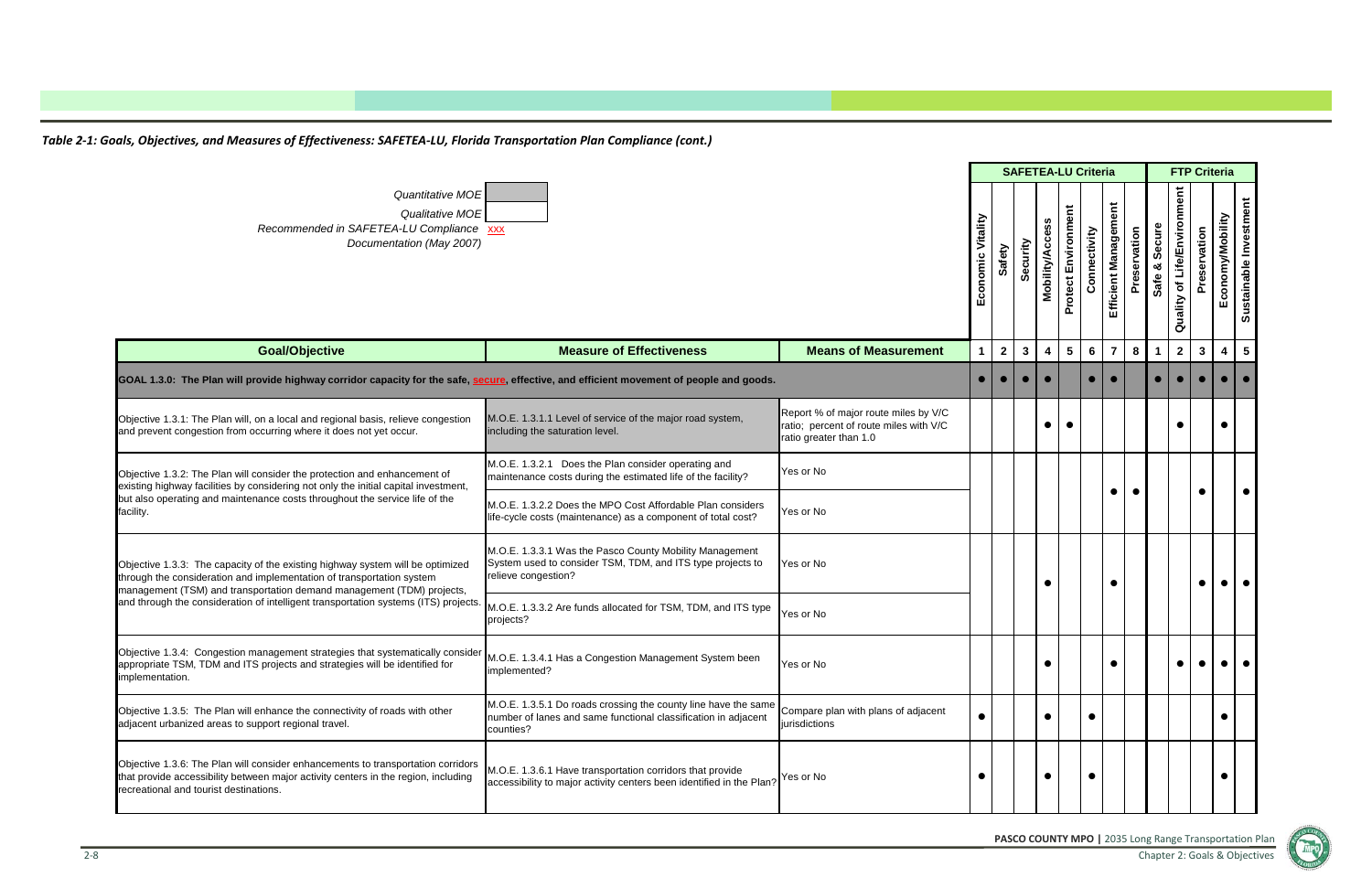**PASCO COUNTY MPO |** 2035 Long Range Transportation Plan

Table 2-1: Goals, Objectives, and Measures of Effectiveness: SAFETEA-LU, Florida Transportation Plan Compliance (cont.)

| ioals, Objectives, and Measures of Effectiveness: SAFETEA-LU, Florida Transportation Plan Compliance (cont.)                                                               |                                                                                                                                                                                         |                             |                      |                |              |                        | <b>SAFETEA-LU Criteria</b> |                |                      |              |                      |                             | <b>FTP Criteria</b> |                                            |
|----------------------------------------------------------------------------------------------------------------------------------------------------------------------------|-----------------------------------------------------------------------------------------------------------------------------------------------------------------------------------------|-----------------------------|----------------------|----------------|--------------|------------------------|----------------------------|----------------|----------------------|--------------|----------------------|-----------------------------|---------------------|--------------------------------------------|
| Quantitative MOE<br>Qualitative MOE<br>Recommended in SAFETEA-LU Compliance xxx<br>Documentation (May 2007)                                                                |                                                                                                                                                                                         |                             | Vitality<br>Economic | Safety         | Security     | <b>Mobility/Access</b> | <b>Protect Environment</b> | Connectivity   | Efficient Management | Preservation | Secure<br>න්<br>Safe | Quality of Life/Environment | Preservation        | Sustainable Investment<br>Economy/Mobility |
| <b>Goal/Objective</b>                                                                                                                                                      | <b>Measure of Effectiveness</b>                                                                                                                                                         | <b>Means of Measurement</b> | 1                    | $\overline{2}$ | $\mathbf{3}$ | 4                      | $\sqrt{5}$                 | $6\phantom{1}$ | $\overline{7}$       | 8            |                      | $\overline{2}$              | $\mathbf{3}$        | $5\phantom{.0}$<br>4                       |
| GOAL 1.3.0: The Plan will provide highway corridor capacity for the safe, secure, effective, and efficient movement of people and goods.                                   |                                                                                                                                                                                         |                             |                      |                |              |                        |                            |                |                      |              |                      |                             |                     |                                            |
| Objective 1.3.7: The Plan will document emergency evacuation routes and<br>consider them as part of the prioritization of roadway improvements.                            | M.O.E. 1.3.7.1 Does the Plan document emergency evacuation<br>outes?                                                                                                                    | Yes or No                   |                      |                |              |                        |                            |                |                      |              |                      |                             |                     |                                            |
| Objective 1.3.8: The Plan will contain an evaluation of transportation corridors<br>based on standards established in the jurisdiction's respective Comprehensive<br>Plan. | M.O.E. 1.3.8.1 Has evaluation been accomplished in the Plan?                                                                                                                            | Yes or No                   |                      |                |              |                        |                            |                | $\bullet$            |              |                      |                             |                     | $\bullet$                                  |
| Objective 1.3.9: The Plan will evaluate expanding existing transportation corridors M.O.E. 1.3.9.1 Does the development of the Plan evaluate<br>versus building new ones.  | existing versus new transportation corridors?                                                                                                                                           | Yes or No                   |                      |                |              |                        |                            |                | $\bullet$            |              |                      |                             |                     | $\bullet$                                  |
| Objective 1.3.10: The project prioritization methodology and process will<br>consider the effect of new facilities and improvements to existing highway<br>facilities.     | M.O.E. 1.3.10.1 Does the prioritization process consider the<br>effect of new highway facilities?                                                                                       | Yes or No                   |                      |                |              |                        |                            |                | $\bullet$            |              |                      |                             |                     | $\bullet$                                  |
| Objective 1.3.11: The safety of the transportation system will be considered as<br>part of the prioritization of transportation improvements.                              | M.O.E. 1.3.11.1 Have high accident locations been identified?                                                                                                                           | Compute from database       |                      | $\bullet$      |              |                        |                            |                |                      |              |                      |                             |                     |                                            |
| Objective 1.3.12: The Plan is consistent with the Vision, Mission, and Goal of the<br>Florida Department of Transportation's "Strategic Highway Safety Plan."              | M.O.E. 1.3.12.1 Does the plan consider the safety emphasis<br>areas of the Strategic Highway Safety Plan in the selection of<br>projects?                                               | <b>Yes or No</b>            |                      | $\bullet$      |              |                        |                            |                |                      |              |                      |                             |                     |                                            |
| Objective 1.3.13: The recommendations of the Plan are consistent with the Pasco<br><b>County Public Transportation's System Safety Program Plan."</b>                      | M.O.E. 1.3.13.1 Is the Plan consistent with the goal of transit<br>operation al safety through the identification of hazards or<br>conditions that result or could result in accidents? | Yes or No                   |                      | $\bullet$      |              |                        |                            |                |                      |              |                      |                             |                     |                                            |
| Objective 1.3.14: The Plan will include ITS surveillance on the Strategic Highway<br><b>Safety Network.</b>                                                                | M.O.E. 1.3.14.1 Does the plan include ITS surveillance on the<br><b>Strategic Highway Safety Network?</b>                                                                               | <b>Yes or No</b>            |                      | $\bullet$      | $\bullet$    |                        |                            |                |                      |              |                      |                             |                     |                                            |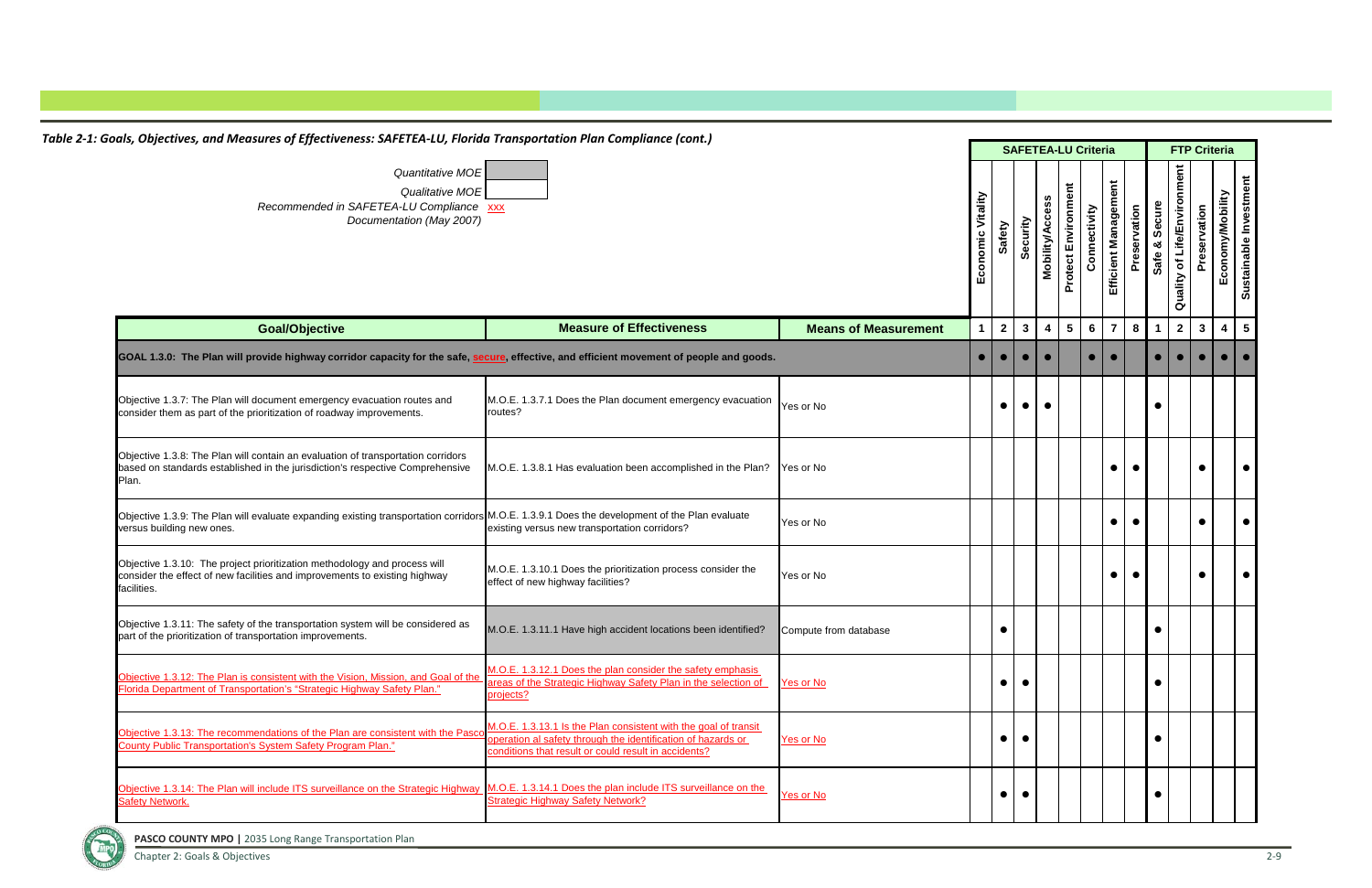



|                                                                                                                                                                                                          |                                                                                                                                                                                                                  |                                                                 |                      |                |              |                         | <b>SAFETEA-LU Criteria</b> |                |                                      |                         |                             | <b>FTP Criteria</b> |                                            |
|----------------------------------------------------------------------------------------------------------------------------------------------------------------------------------------------------------|------------------------------------------------------------------------------------------------------------------------------------------------------------------------------------------------------------------|-----------------------------------------------------------------|----------------------|----------------|--------------|-------------------------|----------------------------|----------------|--------------------------------------|-------------------------|-----------------------------|---------------------|--------------------------------------------|
| Quantitative MOE<br>Qualitative MOE<br>Recommended in SAFETEA-LU Compliance XXX<br>Documentation (May 2007)                                                                                              |                                                                                                                                                                                                                  |                                                                 | Vitality<br>Economic | Safety         | Security     | <b>Mobility/Access</b>  | Protect Environment        | Connectivity   | Efficient Management<br>Preservation | Safe & Secure           | Quality of Life/Environment | Preservation        | Sustainable Investment<br>Economy/Mobility |
| <b>Goal/Objective</b>                                                                                                                                                                                    | <b>Measure of Effectiveness</b>                                                                                                                                                                                  | <b>Means of Measurement</b>                                     | $\mathbf 1$          | $\overline{2}$ | $\mathbf{3}$ | $\overline{\mathbf{4}}$ | $\sqrt{5}$                 | $6\phantom{1}$ | $\overline{7}$<br>8                  | $\overline{\mathbf{1}}$ | $\overline{2}$              | $\mathbf{3}$        | $5\phantom{.0}$<br>$\overline{\mathbf{4}}$ |
| GOAL 2.0.0: The Plan will be financially feasible and develop multimodal facilities and services that support economic development.                                                                      |                                                                                                                                                                                                                  |                                                                 | $\bullet$            |                |              |                         |                            |                |                                      |                         |                             |                     | $\bullet$<br>$\bullet$                     |
| Objective 2.0.1: The Plan will support economic development through<br>consideration of improved access and connections to port, rail, and airport<br>facilities.                                        | M.O.E. 2.0.1.1 Level of service on roads designated as access<br>to intermodal facilities                                                                                                                        | Compute from database                                           | $\bullet$            |                |              | $\bullet$               |                            | €              |                                      |                         |                             |                     | $\bullet$                                  |
| Objective 2.0.2: The Plan will support economic development by ensuring that<br>transportation systems are in place that promote and enhance the efficient and<br>safe movement of freight and services. | M.O.E. 2.0.2.1 Level of service on roads carrying high truck<br>traffic percentage                                                                                                                               | Report % of truck route miles by V/C ratio<br>greater than 1.0. |                      | $\bullet$      |              | $\bullet$               |                            |                | $\bullet$                            | $\bullet$               | $\bullet$                   |                     | $\bullet$                                  |
| Objective 2.0.3: The Plan will identify geographic areas that allow high density<br>and intensity land uses that may have the potential to generate high transit<br>ridership.                           | M.O.E. 2.0.3.1 Does Plan includes map identifying potential high Yes or No<br>transit ridership areas?                                                                                                           |                                                                 |                      |                |              | $\bullet$               |                            |                |                                      |                         |                             |                     | $\bullet$<br>$\bullet$                     |
| Objective 2.0.4: The Plan will review existing and alternative federal, state, and<br>local revenue sources to develop a financially feasible multimodal plan.                                           | M.O.E. 2.0.4.1 Did the Plan review potential Federal, State and<br>local funding sources and options?<br>M.O.E. 2.0.4.2 Are available projected revenues greater than or<br>equal to Plan costs by jurisdiction? | Yes or No<br>Yes or No                                          |                      |                |              |                         |                            |                | $\bullet$                            |                         |                             |                     |                                            |
|                                                                                                                                                                                                          |                                                                                                                                                                                                                  |                                                                 |                      |                |              |                         |                            |                |                                      |                         |                             |                     |                                            |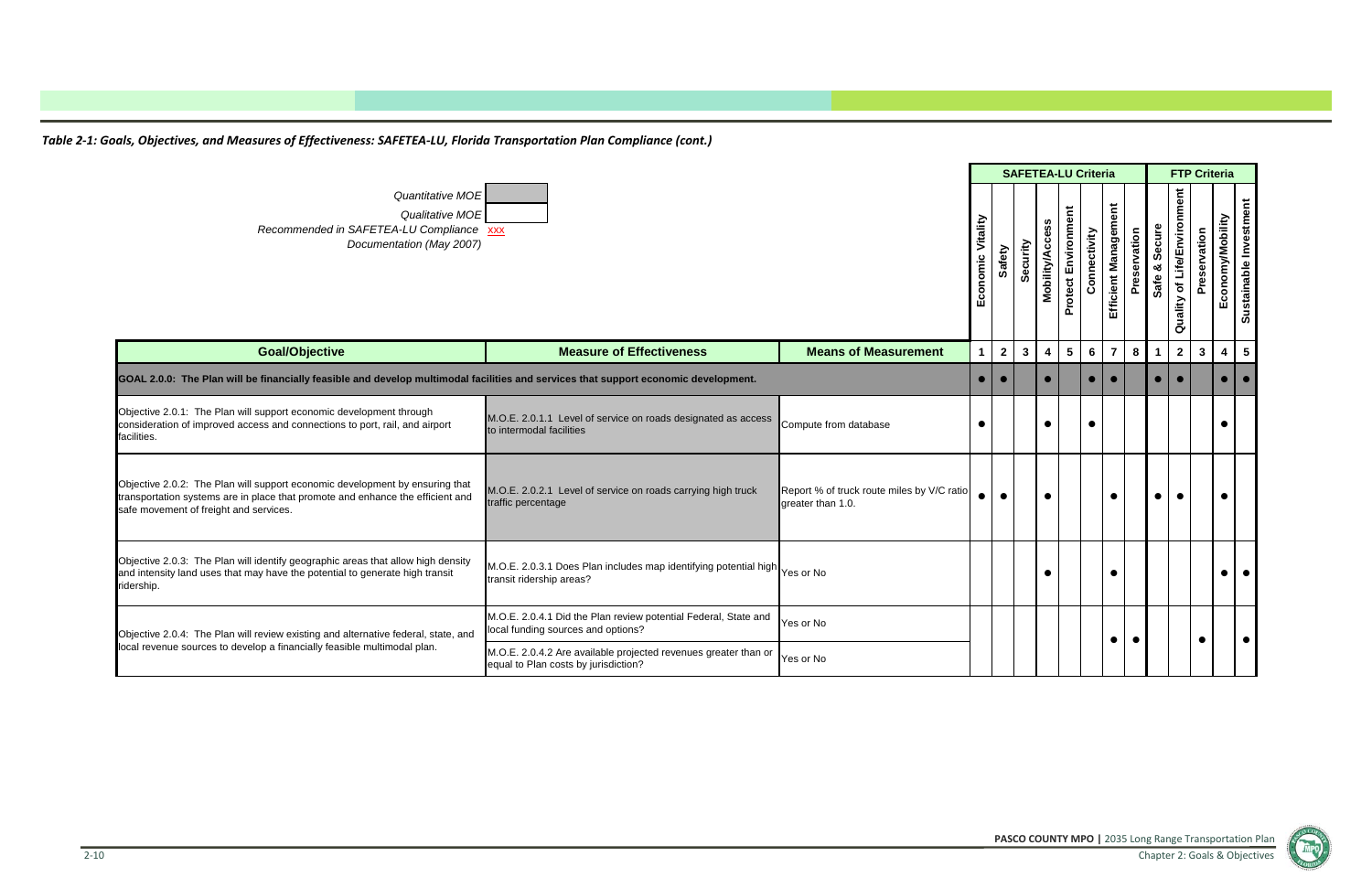**PASCO COUNTY MPO |** 2035 Long Range Transportation Plan

|                                                                                                                                                                                          |                                                                                                                                                    |                             |                      |              |              |                        | <b>SAFETEA-LU Criteria</b> |                |                                      |                     |                             |              | <b>FTP Criteria</b>                        |
|------------------------------------------------------------------------------------------------------------------------------------------------------------------------------------------|----------------------------------------------------------------------------------------------------------------------------------------------------|-----------------------------|----------------------|--------------|--------------|------------------------|----------------------------|----------------|--------------------------------------|---------------------|-----------------------------|--------------|--------------------------------------------|
| Quantitative MOE<br>Qualitative MOE<br>Recommended in SAFETEA-LU Compliance xxx<br>Documentation (May 2007)                                                                              |                                                                                                                                                    |                             | Vitality<br>Economic | Safety       | Security     | <b>Mobility/Access</b> | <b>Protect Environment</b> | Connectivity   | Efficient Management<br>Preservation | Secure<br>ఱ<br>Safe | Quality of Life/Environment | Preservation | Sustainable Investment<br>Economy/Mobility |
| <b>Goal/Objective</b>                                                                                                                                                                    | <b>Measure of Effectiveness</b>                                                                                                                    | <b>Means of Measurement</b> | -1                   | $\mathbf{2}$ | $\mathbf{3}$ | 4                      | $5\phantom{.0}$            | $6\phantom{1}$ | $\overline{7}$                       | 8                   | $\overline{2}$              | $\mathbf{3}$ | $5\phantom{.0}$<br>4                       |
| GOAL 3.0.0: The Plan will be supportive and consistent with Land Use and Growth Management Regulations.                                                                                  |                                                                                                                                                    |                             |                      |              |              |                        |                            |                | $\bullet$                            |                     |                             |              |                                            |
| Objective 3.0.1: The Plan will support Land Use regulatory functions, including<br>land use plan amendments, zoning, and concurrency reviews.                                            | M.O.E. 3.0.1.1 Does the Plan support land use regulatory<br>functions, including land use plan amendments, zoning, and<br>concurrency reviews?     | Yes or No                   |                      |              |              |                        | $\bullet$                  |                | $\bullet$                            |                     |                             |              |                                            |
| Objective 3.0.2: The Plan will support the site plan review process by providing<br>technical support for access management, site setback, and clear zone<br>requirements.               | M.O.E. 3.0.2.1 Does the Plan provide technical support for<br>access management, site setback, and clear zone<br>requirements?                     | Yes or No                   |                      |              |              | 0                      |                            |                | $\bullet$                            |                     |                             |              | $\bullet$                                  |
| Objective 3.0.3: The Plan will include a corridor preservation map that supports<br>sufficient space for roadway improvements, mass transit, and other alternative                       | M.O.E. 3.0.3.1 Do right-of-way needs consider all modes of<br>transportation?                                                                      | Yes or No                   |                      |              |              |                        |                            |                | $\bullet$                            |                     |                             |              |                                            |
| modes of transportation.                                                                                                                                                                 | M.O.E. 3.0.3.2 Does the Plan contain a right-of-way needs map? Yes or No                                                                           |                             |                      |              |              |                        |                            |                |                                      |                     |                             |              |                                            |
| Objective 3.0.4: The Plan will support and be compatible with the comprehensive<br>plans of the local governments within the Pasco MPO area and the regional plan.                       | M.O.E. 3.0.4.1 Is the Plan compatible with the comprehensive<br>plans of the local governments within the Pasco MPO area and<br>the regional plan? | Yes or No                   |                      |              |              |                        |                            |                | 0                                    |                     |                             |              |                                            |
| Objective 3.0.5: The Plan will support an economically justified advance right-of-<br>way acquisition program or corridor preservation for future planned<br>improvements.               | M.O.E. 3.0.5.1 Does the Plan consider advance right-of-way<br>acquisition or corridor preservation for planned improvements?                       | Yes or No                   | $\bullet$            |              |              |                        |                            |                | $\bullet$                            | $\bullet$           |                             | $\bullet$    | $\bullet$                                  |
| Objective 3.0.6: The demographic projections on which the Plan is based will be<br>consistent with the local government adopted future land use plan map and<br>demographic projections. | M.O.E. 3.0.6.1 Are Plan demographic projections consistent with<br>future land use plans of county and local government?                           | Yes or No                   |                      |              |              |                        | $\bullet$                  |                | $\bullet$                            |                     |                             |              | $\bullet$                                  |
| Objective 3.0.7: The Plan goals and objectives shall consider other local<br>jurisdictions' goals and objectives.                                                                        | M.O.E. 3.0.7.1 Do Plan goals and objectives consider other local<br>jurisdictions' goals and objectives?                                           | Yes or No                   |                      |              |              |                        |                            |                | $\bullet$                            |                     |                             |              | $\bullet$                                  |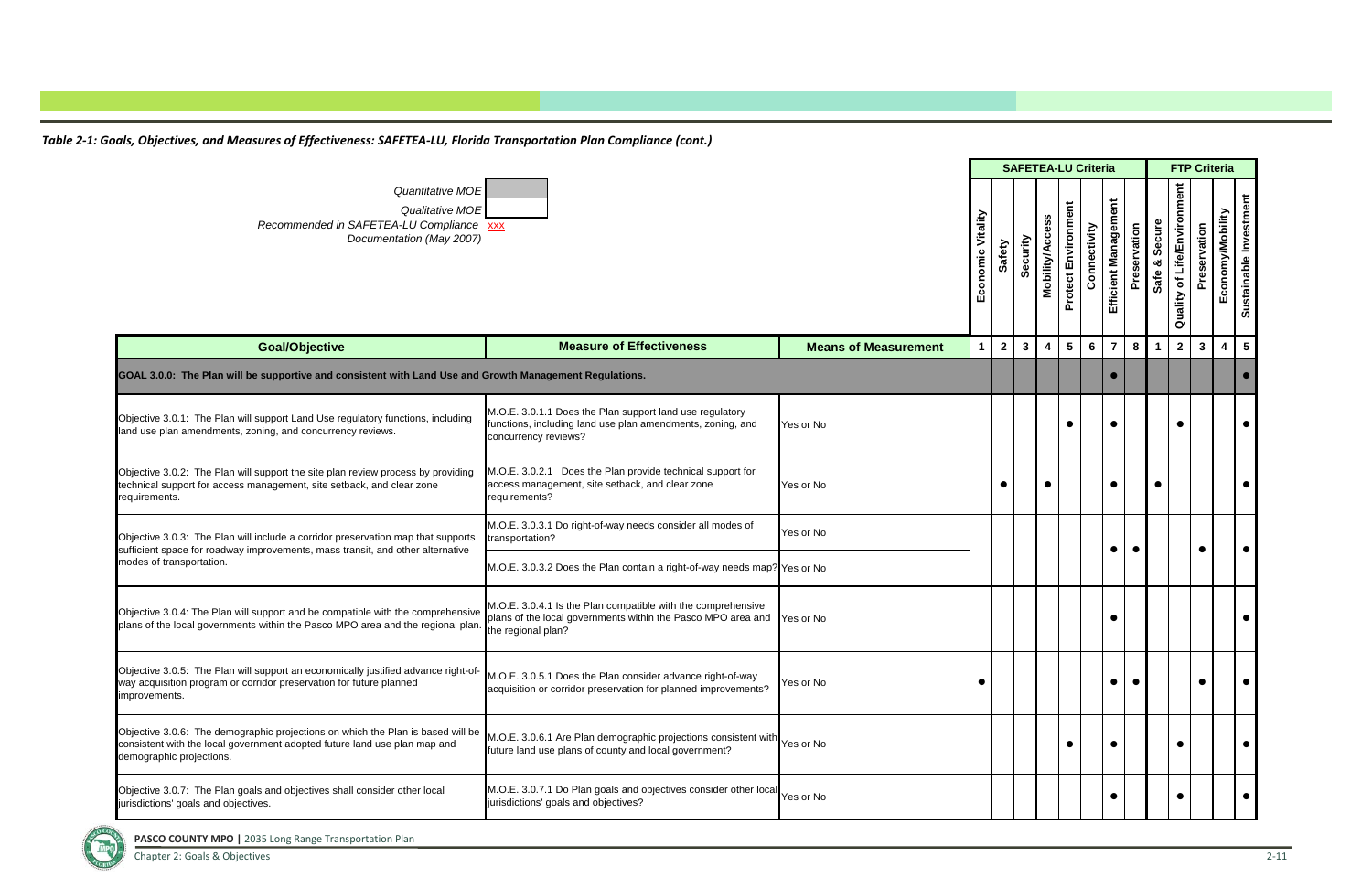

|              |          |                        |                     | <b>SAFETEA-LU Criteria</b> |                      |              |               |                             | <b>FTP Criteria</b> |                  |                        |
|--------------|----------|------------------------|---------------------|----------------------------|----------------------|--------------|---------------|-----------------------------|---------------------|------------------|------------------------|
| <b>Dalps</b> | Security | <b>Mobility/Access</b> | Protect Environment | Connectivity               | Efficient Management | Preservation | Safe & Secure | Quality of Life/Environment | Preservation        | Economy/Mobility | Sustainable Investment |
| 2            | 3        | 4                      | 5                   | 6                          | 7                    | 8            | 1             | $\overline{\mathbf{c}}$     | 3                   | 4                | 5                      |
|              |          |                        |                     |                            |                      |              |               |                             |                     |                  |                        |
|              |          |                        |                     |                            |                      |              |               |                             |                     |                  |                        |
|              |          |                        |                     |                            |                      |              |               |                             |                     |                  |                        |
|              |          |                        |                     |                            |                      |              |               |                             |                     |                  |                        |
|              |          |                        |                     |                            |                      |              |               |                             |                     |                  |                        |
|              |          |                        |                     |                            |                      |              |               |                             |                     |                  |                        |
|              |          |                        |                     |                            |                      |              |               |                             |                     |                  |                        |

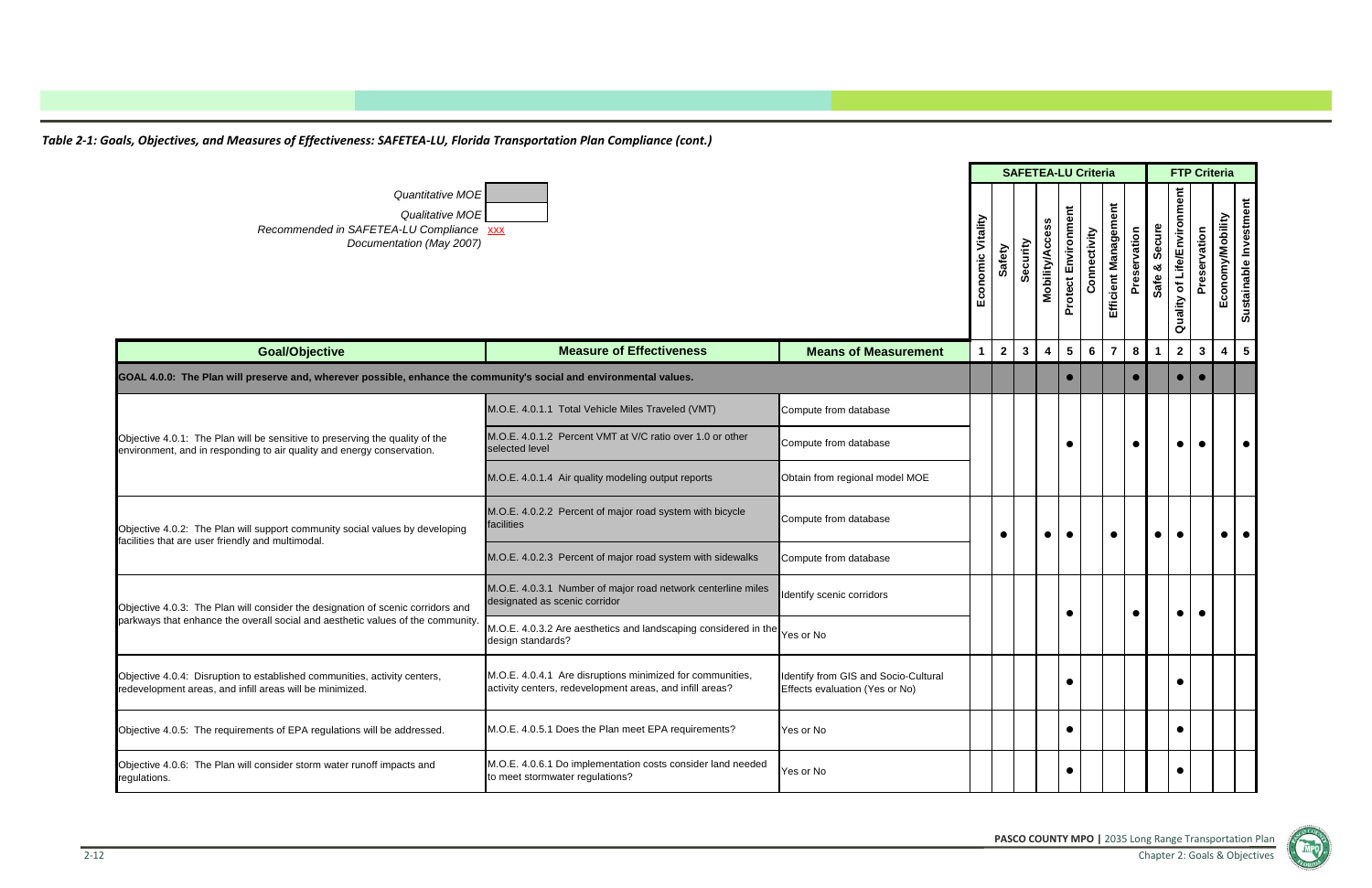

|                                                                                                                                                                                        |                                                                                                                                                                                         |                             |                      |                | <b>SAFETEA-LU Criteria</b> |                         |                            |              |                          |              |                  |                                | <b>FTP Criteria</b> |                                                    |
|----------------------------------------------------------------------------------------------------------------------------------------------------------------------------------------|-----------------------------------------------------------------------------------------------------------------------------------------------------------------------------------------|-----------------------------|----------------------|----------------|----------------------------|-------------------------|----------------------------|--------------|--------------------------|--------------|------------------|--------------------------------|---------------------|----------------------------------------------------|
| Quantitative MOE<br>Qualitative MOE<br>Recommended in SAFETEA-LU Compliance xxx<br>Documentation (May 2007)                                                                            |                                                                                                                                                                                         |                             | Vitality<br>Economic | Safety         | Security                   | <b>Mobility/Access</b>  | <b>Protect Environment</b> | Connectivity | ent<br>Efficient Managem | Preservation | Secure<br>Safe & | of Life/Environment<br>Quality | Preservation        | Sustainable Investment<br>Economy/Mobility         |
| <b>Goal/Objective</b>                                                                                                                                                                  | <b>Measure of Effectiveness</b>                                                                                                                                                         | <b>Means of Measurement</b> | $\mathbf 1$          | $\overline{2}$ | $\mathbf{3}$               | $\overline{\mathbf{4}}$ | $\overline{\mathbf{5}}$    | 6            | $\overline{7}$           | 8            | $\mathbf{1}$     | $\mathbf{2}$                   | $\mathbf{3}$        | $\overline{\mathbf{5}}$<br>$\overline{\mathbf{4}}$ |
| GOAL 4.0.0: The Plan will preserve and, wherever possible, enhance the community's social and environmental values.                                                                    |                                                                                                                                                                                         |                             |                      |                |                            |                         |                            |              |                          |              |                  |                                |                     |                                                    |
|                                                                                                                                                                                        | M.O.E. 4.0.7.1 Total number of hurricane evacuation route lane<br>miles                                                                                                                 | Compute from database       |                      |                |                            |                         |                            |              |                          |              |                  |                                |                     |                                                    |
| Objective 4.0.7: The Plan will consider impacts to hurricane evacuation routes.                                                                                                        | M.O.E. 4.0.7.2 Total number of deficient lane miles of hurricane<br>evacuation routes                                                                                                   | Compute from database       |                      |                |                            |                         |                            |              |                          |              |                  |                                |                     | - 0                                                |
| Objective 4.0.8: The Plan will consider impacts to roadways within major activity<br>centers.                                                                                          | M.O.E. 4.0.8.1 Level of service on roads providing access to<br>and within major activity centers                                                                                       | Compute from database       | $\bullet$            |                |                            |                         |                            |              |                          |              |                  | $\bullet$                      |                     |                                                    |
| Objective 4.0.9: The Plan will consider impacts to roadways accessing major<br>activity centers.                                                                                       | M.O.E. 4.0.9.1 Level of service on roads providing access to<br>and within major activity centers                                                                                       | Compute from database       | $\bullet$            |                |                            |                         |                            |              |                          |              |                  | $\bullet$                      |                     |                                                    |
| Objective 4.0.10: The Plan will avoid, minimize, or mitigate disproportionately<br>high and adverse human health and environmental impacts on minority and low-<br>income populations. | M.O.E. 4.0.10.1 Does the Plan avoid, minimize, or mitigate<br>disproportionately high and adverse impacts on minority and low-Yes or No<br>income populations?                          |                             |                      |                |                            |                         |                            |              |                          |              |                  |                                |                     |                                                    |
| Objective 4.0.11: The Plan will prevent the denial of, reduction in, or significant<br>delay in the receipt of benefits by minority and low-income populations                         | M.O.E. 4.0.11.1 Does the Plan prevent the denial of, reduction<br>in, or significant delay in the receipt of benefits by minority and<br>low-income populations?                        | Yes or No                   |                      |                |                            |                         | $\bullet$                  |              |                          |              |                  | $\bullet$                      |                     |                                                    |
| Objective 4.0.12: The Plan will avoid, minimize, or mitigate disproportionately<br>high and adverse impacts on neighborhoods, aesthetic resources, and<br>community facilities.        | M.O.E. 4.0.11.1 Does the Plan avoid, minimize, or mitigate<br>disproportionately high and adverse impacts on neighborhoods, Yes or No<br>aesthetic resources, and community facilities? |                             |                      |                |                            |                         |                            |              |                          |              |                  | $\bullet$                      |                     |                                                    |

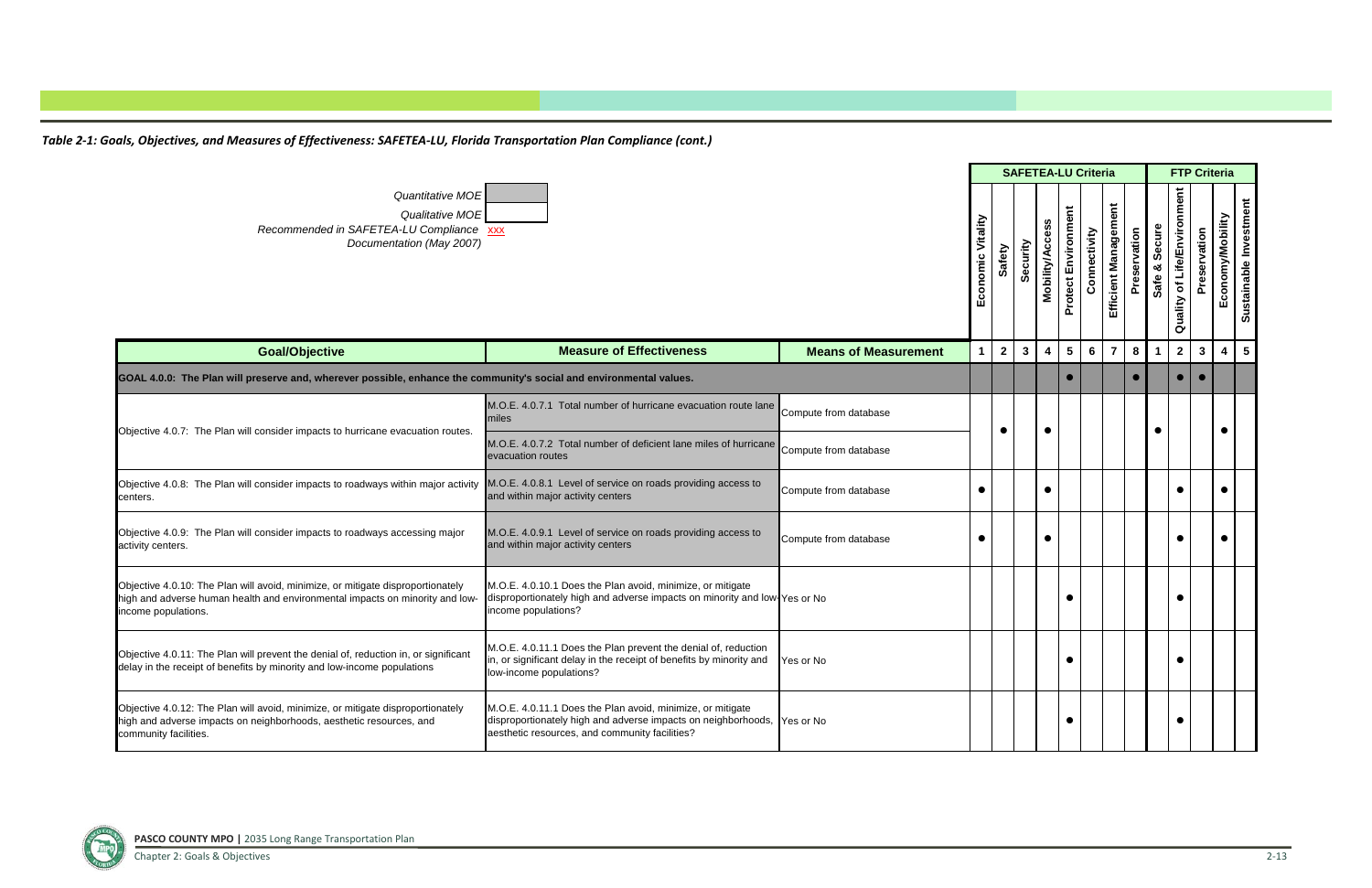**PASCO COUNTY MPO |** 2035 Long Range Transportation Plan



Chapter 2: Goals & Objectives

Table 2-1: Goals, Objectives, and Measures of Effectiveness: SAFETEA-LU, Florida Transportation Plan Compliance (cont.) *Quantitative MOE Qualitative MOE*Economic Vitality **Economic Vitality** *Recommended in SAFETEA-LU Compliance* xxx  *Documentation (May 2007)* **Safety Goal/Objective Measure of Effectiveness Means of Measurement** | 1 | 2 **Measure of EffectivenessGOAL 5.0.0: The Public Involvement Process will encourage public participation and ensure that the transportation plan and MPO planning activities reflect the needs of the community, particularly those that are traditionally underserved.**  M.O.E. 5.0.1.1 Has the Public Involvement Process been Yes or No adopted? Objective 5.0.1: The MPO will develop and adopt a Public Involvement Process M.O.E. 5.0.1.2 Have required activities or supplemental public Yes or No that meets state and federal guidelines and requirements. involvement activities occurred? M.O.E. 5.0.1.3 Have goals and objectives been modified to Yes or Noreflect public comment? M.O.E. 5.0.2.1 Has MPO followed guidelines in the Public Objective 5.0.2: The MPO will ensure that the procedures and requirements of Objective 5.0.2. The MPO will ensure that the procedures and requirements of envirors. 3.0.2.1 Has MPO followed guidelines in the Public Process are followed. Involvement Process document? M.O.E. 5.0.3.1 Have newspaper announcements of public workshops and hearings been advertised according to the MPO TYes or No Public Involvement Program? Objective 5.0.3: The MPO Public Involvement Plan for the Transportation Plan M.O.E. 5.0.3.2 Have media sources other than newspaper will inform the public, including property and business owners, early in the Yes or No announcements been considered to inform the public? development and evaluation of transportation systems alternatives. M.O.E. 5.0.3.3 Has public input been obtained early in the development and evaluation of transportation system Yes or Noalternatives?Objective 5.0.4: The MPO will document public input and involvement in the M.O.E. 5.0.4.1 Has public input been summarized in the Plan transportation planning activities and the impact that public involvement has on Yes or Nodocument?transportation planning decisions. M.O.E. 5.0.5.1 Did the MPO implement an outreach program to Objective 5.0.5: The MPO will ensure participation of the traditionally under-Objective 3.0.3. The MFO will ensure participation of the traditionally under-<br>Served and under-represented segments of the population. The modifier of the traditionally under-served and under-represented? involve the traditionally under-served and under-represented?

|                              |                   |             | <b>SAFETEA-LU Criteria</b> |                        |                            |              |                         |              |               |                             | <b>FTP Criteria</b> |                         |                        |
|------------------------------|-------------------|-------------|----------------------------|------------------------|----------------------------|--------------|-------------------------|--------------|---------------|-----------------------------|---------------------|-------------------------|------------------------|
|                              | Economic Vitality | Safety      | Security                   | <b>Mobility/Access</b> | <b>Protect Environment</b> | Connectivity | Efficient Management    | Preservation | Safe & Secure | Quality of Life/Environment | Preservation        | Economy/Mobility        | Sustainable Investment |
| eans of Measurement          | 1                 | $\mathbf 2$ | 3                          | 4                      | 5                          | 6            | $\overline{\mathbf{r}}$ | 8            | 1             | $\mathbf 2$                 | 3                   | $\overline{\mathbf{4}}$ | 5                      |
| ies reflect the needs of the |                   |             |                            |                        |                            |              |                         |              |               |                             |                     |                         |                        |
| o                            |                   |             |                            |                        |                            |              |                         |              |               |                             |                     |                         |                        |
| o                            |                   |             |                            |                        |                            |              |                         |              |               |                             |                     |                         |                        |
| o                            |                   |             |                            |                        |                            |              |                         |              |               |                             |                     |                         |                        |
| $\circ$                      |                   |             |                            |                        |                            |              |                         |              |               |                             |                     |                         |                        |
| O                            |                   |             |                            |                        |                            |              |                         |              |               |                             |                     |                         |                        |
| o                            |                   |             |                            |                        |                            |              |                         |              |               |                             |                     |                         |                        |
| o                            |                   |             |                            |                        |                            |              |                         |              |               |                             |                     |                         |                        |
| o                            |                   |             |                            |                        |                            |              |                         |              |               |                             |                     |                         |                        |
| o                            |                   |             |                            |                        |                            |              |                         |              |               |                             |                     |                         |                        |
|                              |                   |             |                            |                        |                            |              |                         |              |               |                             |                     |                         |                        |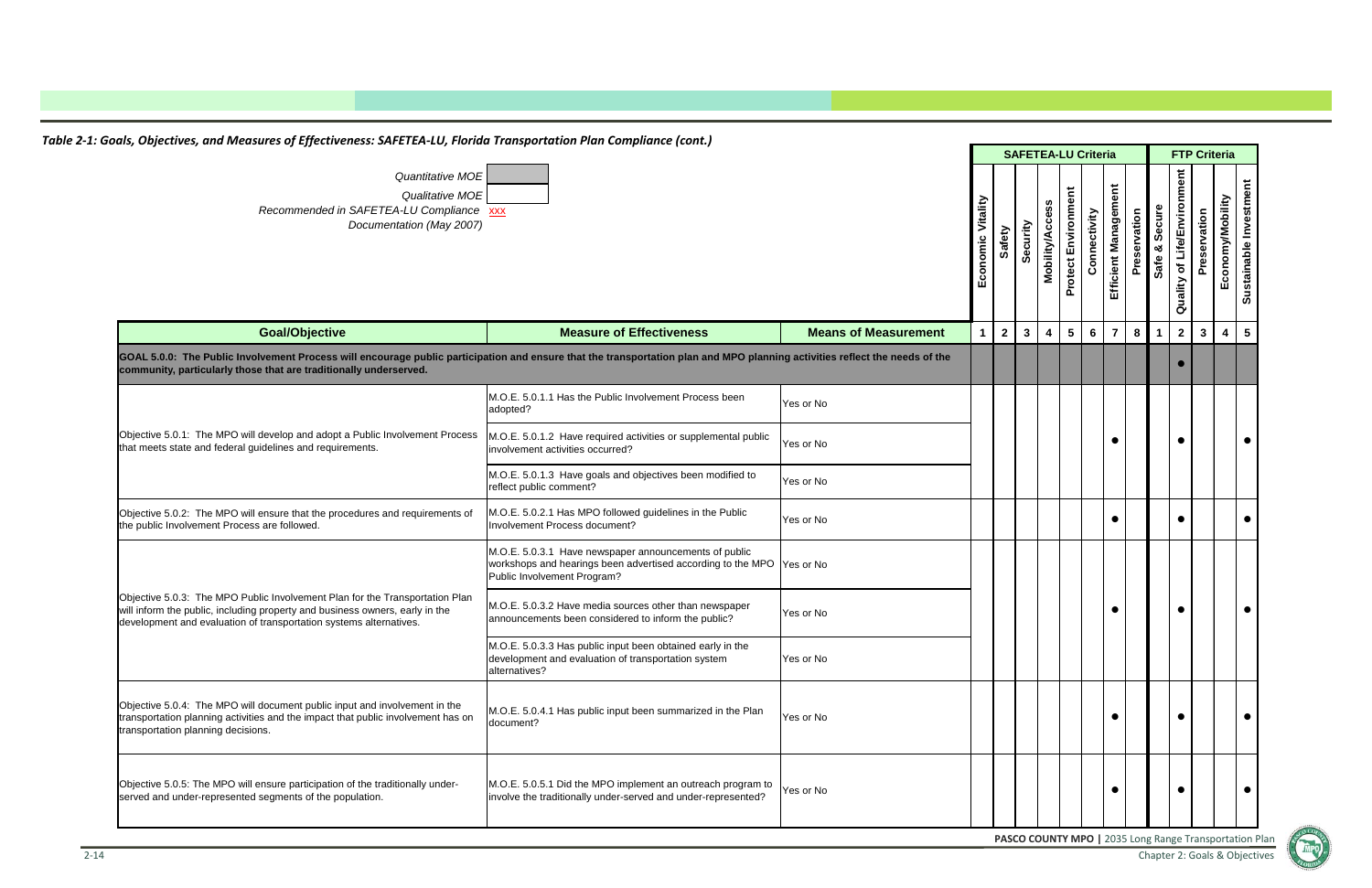|                                                                                                                                                                                                                                                                                                                                                                                                    |                                                                                                                                                                                                                    |                             |             |              | <b>SAFETEA-LU Criteria</b> |                        |                  |              |                      |              |               |                                | <b>FTP Criteria</b>              |                                            |  |  |  |  |  |
|----------------------------------------------------------------------------------------------------------------------------------------------------------------------------------------------------------------------------------------------------------------------------------------------------------------------------------------------------------------------------------------------------|--------------------------------------------------------------------------------------------------------------------------------------------------------------------------------------------------------------------|-----------------------------|-------------|--------------|----------------------------|------------------------|------------------|--------------|----------------------|--------------|---------------|--------------------------------|----------------------------------|--------------------------------------------|--|--|--|--|--|
| Quantitative MOE<br>Qualitative MOE<br>Recommended in SAFETEA-LU Compliance xxx<br>Documentation (May 2007)                                                                                                                                                                                                                                                                                        |                                                                                                                                                                                                                    |                             |             |              |                            | <b>Mobility/Access</b> | Protect Environm | Connectivity | Efficient Management | Preservation | Safe & Secure | of Life/Environment<br>Quality | Preservation                     | Sustainable Investment<br>Economy/Mobility |  |  |  |  |  |
| <b>Goal/Objective</b>                                                                                                                                                                                                                                                                                                                                                                              | <b>Measure of Effectiveness</b>                                                                                                                                                                                    | <b>Means of Measurement</b> | $\mathbf 1$ | $\mathbf{2}$ | $\mathbf{3}$               | $\boldsymbol{4}$       | $\sqrt{5}$       | 6            |                      | 8            | $\mathbf 1$   | $\mathbf{2}$                   | $\boldsymbol{4}$<br>$\mathbf{3}$ | $\overline{\mathbf{5}}$                    |  |  |  |  |  |
| GOAL 6.0.0: The MPO transportation planning process will, in the development of the Transportation Plan, follow federal requirements and ensure coordination among all<br>involved governmental agencies.                                                                                                                                                                                          |                                                                                                                                                                                                                    |                             |             |              |                            |                        |                  |              |                      |              |               |                                |                                  | $\bullet$                                  |  |  |  |  |  |
| Objective 6.0.1: The Plan will establish the process, evaluation methodology,<br>and project prioritization strategy under which major transportation investments<br>are made.                                                                                                                                                                                                                     | M.O.E. 6.0.1.1 Does the Plan contain documentation of the<br>project prioritization process?                                                                                                                       | Yes or No                   | $\bullet$   |              |                            |                        |                  |              |                      |              |               |                                |                                  |                                            |  |  |  |  |  |
| Objective 6.0.2: The transportation planning process will comply with the<br>Americans with Disability Act (ADA) of 1990, and US DOT Regulations entitled<br>"Transportation for Individuals with Disabilities."                                                                                                                                                                                   | M.O.E. 6.0.2.1 Do estimated costs of the Plan consider ADA<br>design standards and US DOT Regulations entitled<br>"Transportation for Individuals with Disabilities"?                                              | Yes or No                   |             |              |                            |                        |                  |              |                      |              |               |                                |                                  |                                            |  |  |  |  |  |
| Objective 6.0.3: The transportation planning process will ensure that federal laws<br>concerning civil rights and discrimination are adhered to, and that no person shall M.O.E. 6.0.3.1 Has the Public Involvement Process been<br>be discriminated against from participating in the transportation planning process,<br>based on race, color, sex, national origin, or other physical handicap. | accessible to all citizens of the county?                                                                                                                                                                          | Yes or No                   |             |              |                            |                        |                  |              | e                    |              |               |                                |                                  |                                            |  |  |  |  |  |
| Objective 6.0.4: The transportation planning process shall reflect a multimodal<br>evaluation of transportation, socio-economic, environmental, and financial issues.                                                                                                                                                                                                                              | M.O.E. 6.0.4.1 Do the measures of effectiveness used in the<br>system alternatives evaluation process reflect a multimodal<br>evaluation of transportation, socio-economic, environmental<br>and financial issues? | Yes or No                   | $\bullet$   |              |                            |                        | $\bullet$        |              |                      |              | $\bullet$     | $\bullet$                      |                                  |                                            |  |  |  |  |  |
| Objective 6.0.5: The transportation planning process will ensure coordination<br>among all governmental agencies, including the Florida Department of<br>Transportation, municipal governments, county agencies, the Regional Planning                                                                                                                                                             | M.O.E. 6.0.5.1 Has multi-jurisdictional coordination occurred and Yes or No<br>been documented as part of the Plan development process?                                                                            |                             | $\bullet$   |              |                            |                        |                  |              |                      |              |               |                                |                                  | $\bullet$                                  |  |  |  |  |  |
| Council, port and airport agencies, rail providers, and freight providers.                                                                                                                                                                                                                                                                                                                         | M.O.E. 6.0.5.2 Has the Plan been endorsed by TAC, CAC,<br>FDOT, and other appropriate agencies?                                                                                                                    | Yes or No                   |             |              |                            |                        |                  |              |                      |              |               |                                |                                  |                                            |  |  |  |  |  |

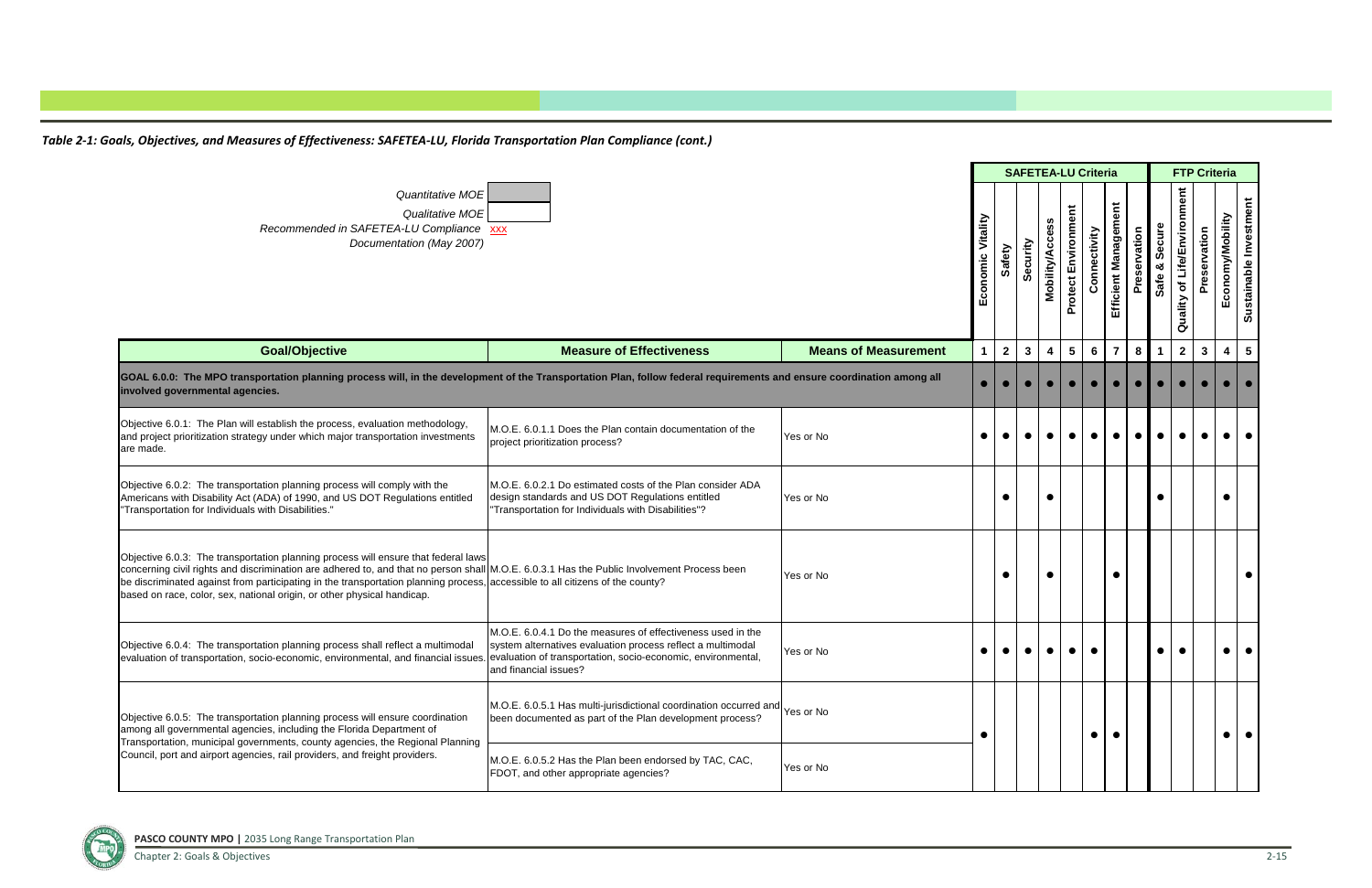

| Quantitative MOE<br>Qualitative MOE<br>Economic Vitality<br>Recommended in SAFETEA-LU Compliance xxx<br>Documentation (May 2007)                                                                                                                    |                                                                                                                                                                |                             |  |                |              |                         |                            | <b>SAFETEA-LU Criteria</b> |                          |              |                  |                                    | <b>FTP Criteria</b> |                                            |
|-----------------------------------------------------------------------------------------------------------------------------------------------------------------------------------------------------------------------------------------------------|----------------------------------------------------------------------------------------------------------------------------------------------------------------|-----------------------------|--|----------------|--------------|-------------------------|----------------------------|----------------------------|--------------------------|--------------|------------------|------------------------------------|---------------------|--------------------------------------------|
|                                                                                                                                                                                                                                                     |                                                                                                                                                                |                             |  |                | Security     | <b>Mobility/Access</b>  | <b>Protect Environment</b> | Connectivity               | ent<br>Efficient Managem | Preservation | Secure<br>Safe & | <b>Quality of Life/Environment</b> | Preservation        | Sustainable Investment<br>Economy/Mobility |
| <b>Goal/Objective</b>                                                                                                                                                                                                                               | <b>Measure of Effectiveness</b>                                                                                                                                | <b>Means of Measurement</b> |  | $\overline{2}$ | $\mathbf{3}$ | $\overline{\mathbf{4}}$ | $5\phantom{.0}$            | $6\phantom{1}$             |                          | 8            |                  | $\overline{2}$                     | $\mathbf{3}$        | $5\phantom{.0}$<br>$\overline{\mathbf{4}}$ |
| GOAL 6.0.0: The MPO transportation planning process will, in the development of the Transportation Plan, follow federal requirements and ensure coordination among all<br>involved governmental agencies.                                           |                                                                                                                                                                |                             |  |                |              |                         |                            |                            |                          |              |                  |                                    |                     |                                            |
| Objective 6.0.6: The Transportation Planning process will ensure the<br>coordination and involvement of adjacent counties, metropolitan planning<br>organizations, and other affected government agencies in the region.                            | M.O.E. 6.0.6.1 Have the MPO Staff Directors and West Florida<br>Chairs Coordinating Committee been informed and updated as<br>the Plan development progresses? | Yes or No                   |  |                |              |                         |                            | $\bullet$                  |                          |              |                  |                                    |                     |                                            |
| Objective 6.0.7: The Transportation Planning process will integrate the<br>requirements of air quality testing into the Plan development process.                                                                                                   | M.O.E. 6.0.7.1 Has the Plan development process considered<br>Clean Air Act (CAA) requirements regarding air quality?                                          | Yes or No                   |  |                |              |                         |                            |                            |                          |              |                  | $\bullet$                          |                     |                                            |
| Objective 6.0.8: The Transportation Planning process will contain a long range<br>plan component of at least 20 years, an intermediate plan component, and a<br>short range plan component that addresses existing congestion management<br>issues. | M.O.E. 6.0.8.1 Does the Plan document contain long range (20<br>years), intermediate, and short range sections?                                                | Yes or No                   |  |                |              |                         |                            | $\bullet$                  | $\bullet$                |              |                  |                                    |                     |                                            |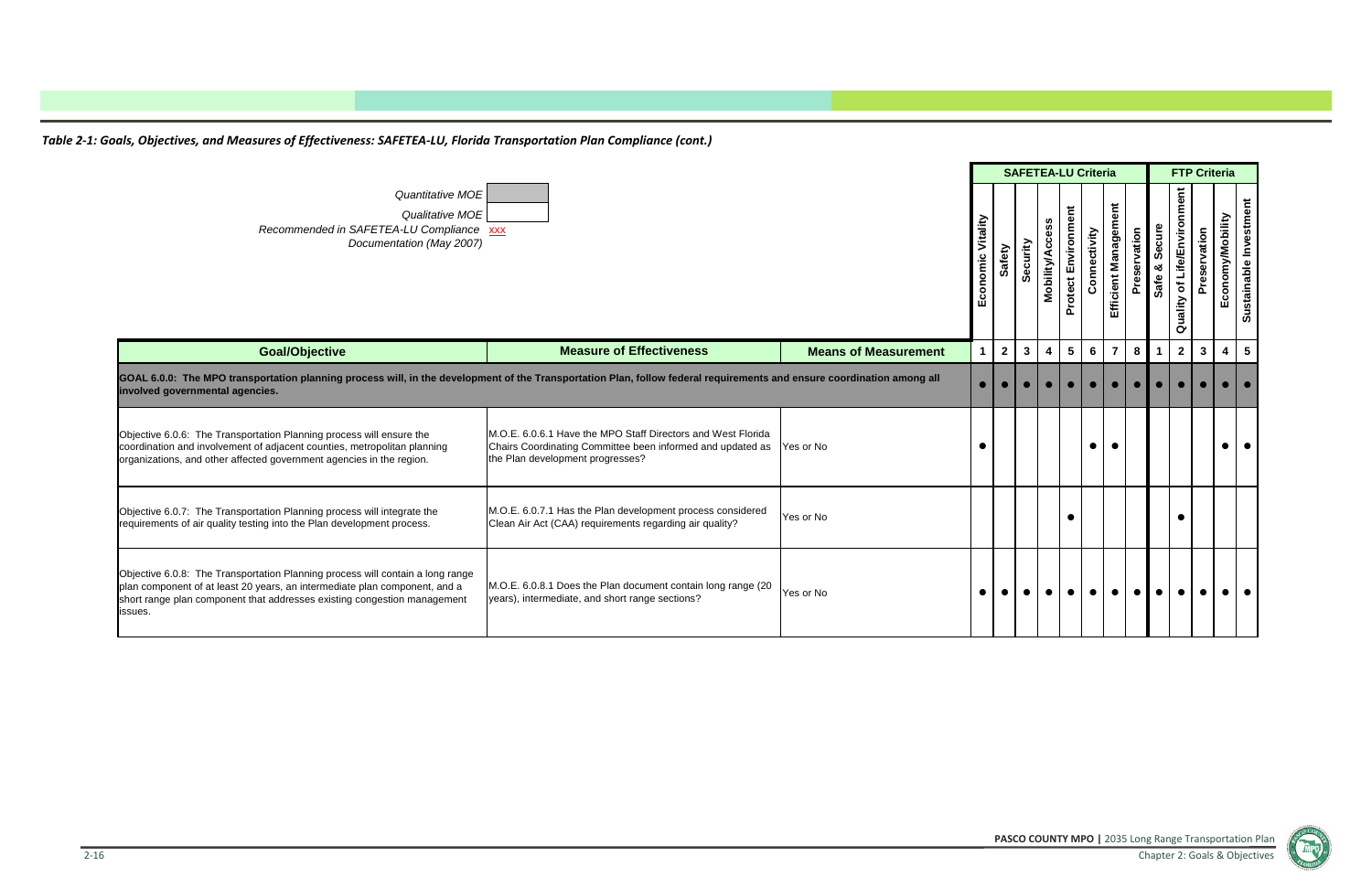| Quantitative MOE<br>Qualitative MOE<br>Vitality<br>Recommended in SAFETEA-LU Compliance xxx<br>Documentation (May 2007)<br>Economic                                                                                                                                  |                                                                                                                                                                                                   |           |           |           |          |                        |                            | <b>SAFETEA-LU Criteria</b> |                        |              |                  |                                    | <b>FTP Criteria</b> |                         |                        |
|----------------------------------------------------------------------------------------------------------------------------------------------------------------------------------------------------------------------------------------------------------------------|---------------------------------------------------------------------------------------------------------------------------------------------------------------------------------------------------|-----------|-----------|-----------|----------|------------------------|----------------------------|----------------------------|------------------------|--------------|------------------|------------------------------------|---------------------|-------------------------|------------------------|
|                                                                                                                                                                                                                                                                      |                                                                                                                                                                                                   |           |           |           | Security | <b>Mobility/Access</b> | <b>Protect Environment</b> | Connectivity               | だ<br>Efficient Managem | Preservation | Secure<br>Safe & | <b>Quality of Life/Environment</b> | Preservation        | Economy/Mobility        | Sustainable Investment |
| <b>Goal/Objective</b>                                                                                                                                                                                                                                                | <b>Measure of Effectiveness</b><br><b>Means of Measurement</b>                                                                                                                                    |           |           |           |          |                        | 5 <sup>5</sup>             | $6\phantom{1}$             | 7                      | 8            |                  | $\mathbf{2}$                       | $\mathbf{3}$        | $\overline{\mathbf{4}}$ | $5\phantom{1}$         |
| GOAL 7.0.0: The transportation planning process will consider and reflect, to the extent possible, the <b>SAFETEA-LU Management Systems.</b>                                                                                                                         |                                                                                                                                                                                                   |           |           |           |          |                        |                            |                            |                        |              |                  |                                    |                     |                         |                        |
| Objective 7.0.1: The transportation planning process will utilize, as available,<br>results from the Congestion Management, Public Transportation, and Intermodal<br>Management Systems.                                                                             | M.O.E. 7.0.1.1 Are available management systems operational<br>for use in development of the Transportation Plan?                                                                                 | Yes or No | $\bullet$ | $\bullet$ |          | $\bullet$              |                            |                            |                        | $\bullet$    | $\bullet$        |                                    |                     |                         |                        |
|                                                                                                                                                                                                                                                                      | M.O.E. 7.0.1.2 Has the use of management systems been<br>documented in the Plan?                                                                                                                  | Yes or No |           |           |          |                        |                            |                            |                        |              |                  |                                    |                     |                         |                        |
| Objective 7.0.2: The transportation planning process will consider the<br>Congestion Management System, or another congestion management process,<br>for the purposes of identifying and analyzing travel demand reduction and<br>operational management strategies. | M.O.E. 7.0.2.1 Have the results of a congestion management<br>system (CMS) for the purposes of identifying and analyzing TDM<br>and TSM strategies been considered and documented in the<br>Plan? | Yes or No |           | $\bullet$ |          | $\bullet$              |                            | $\bullet$                  | $\bullet$              |              | $\bullet$        |                                    |                     |                         |                        |